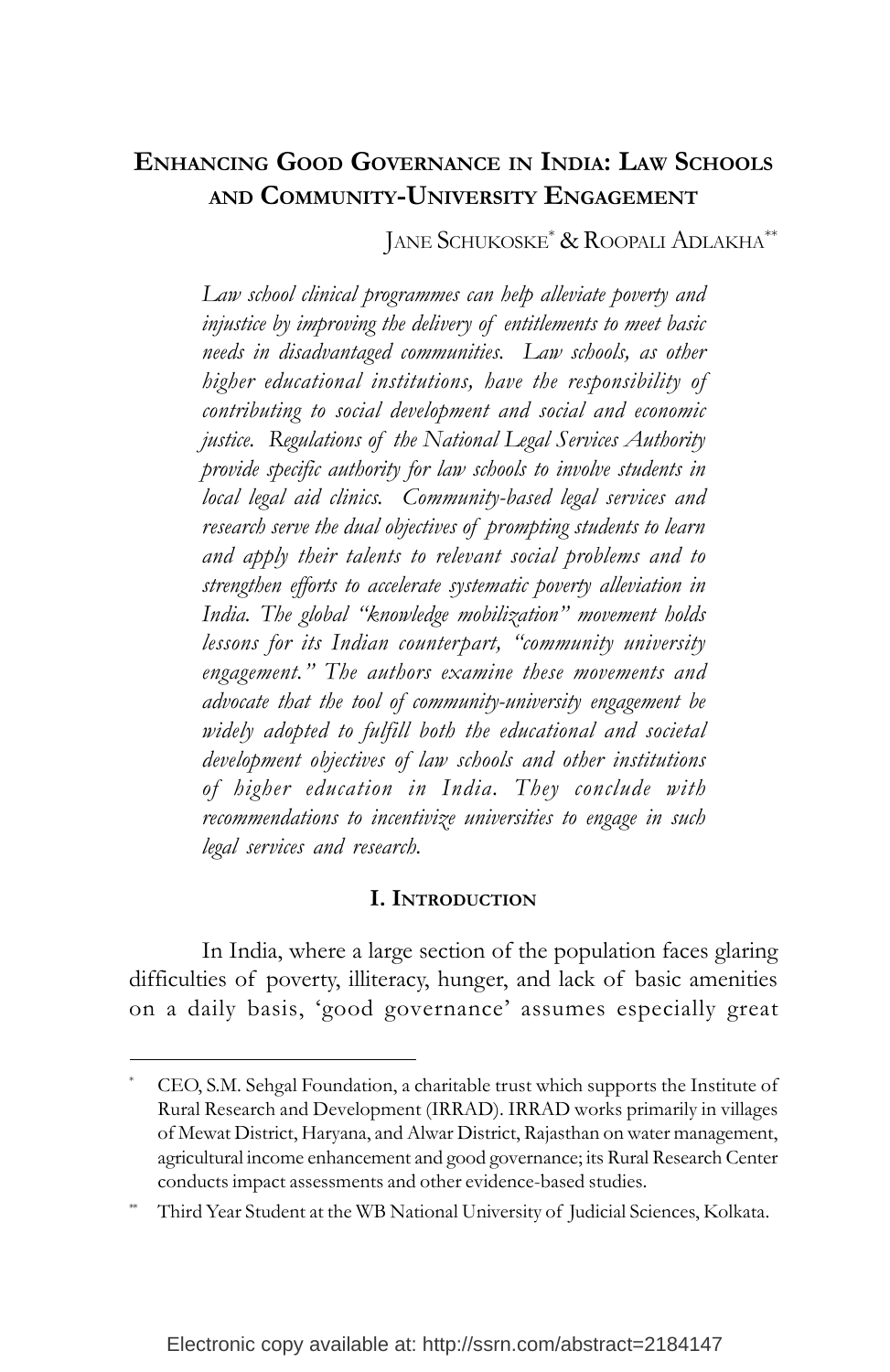importance. Though many rural poverty-alleviation schemes and policies exist, the resources allocated under these often do not reach the intended beneficiaries. Lack of accountability and transparency by officials and lack of effective citizen participation in governance are cited as two of the main reasons for this disconnect between the written law and the reality.<sup>1</sup> Since law promises justice and fairness to all, the legal community, including law faculty and students, bears a professional responsibility to address this disconnect.2

Law schools in India should play an important role in improving the delivery of entitlements to disadvantaged people, particularly in rural India. Bar Council of India regulations require law schools to provide students with practical training and to operate legal aid clinics. A pedagogy called "Clinical Legal Education", often explained as 'learning through doing'3 , is a method for law teachers and students to learn, as well as empower others, from researching and explaining the law's requirements and mechanisms for securing entitlements to basic necessities. However, a recent seven-state study revealed that the performance of most of those states' law school legal aid clinics in providing paralegal services, legal advice and law reform is unsatisfactory. On the other hand, there are law schools which are engaged in model practices of work on good rural governance, legal literacy efforts and village 'adoption'.4

Clinical legal education can be understood as part of a broader movement of 'community-university engagement'5 . This engagement

<sup>1</sup> Ajay Pandey, *Experimenting with Clinical Legal Education to Address the Disconnect Between the Larger Promise of Law and its grassroots reality in India*, 26 MARYLAND J. INT'L LAW 135,140 (2011).

<sup>2</sup> *Id.* at 139.

<sup>&</sup>lt;sup>3</sup> N. R. MADHAVA MENON, A HANDBOOK ON CLINICAL LEGAL EDUCATION 10 (1998).

<sup>4</sup> Government of India and United Nations Development Programme, *Access to Justice for Marginalized People: A Study of Law School-Based Legal Service Clinics (2011)* ,http://www.in.undp.or g/content/dam/india/docs/ a\_study\_of\_law\_school\_based\_legal\_services\_clinics.pdf. (last visited Aug 6, 2012).

<sup>5</sup> *See* Higher Education Collaboratives for Community Engagement and Improvement: 22-27 (Penny A. Pasque, Ryan E. Smerek, Brighid Dwyer, Nick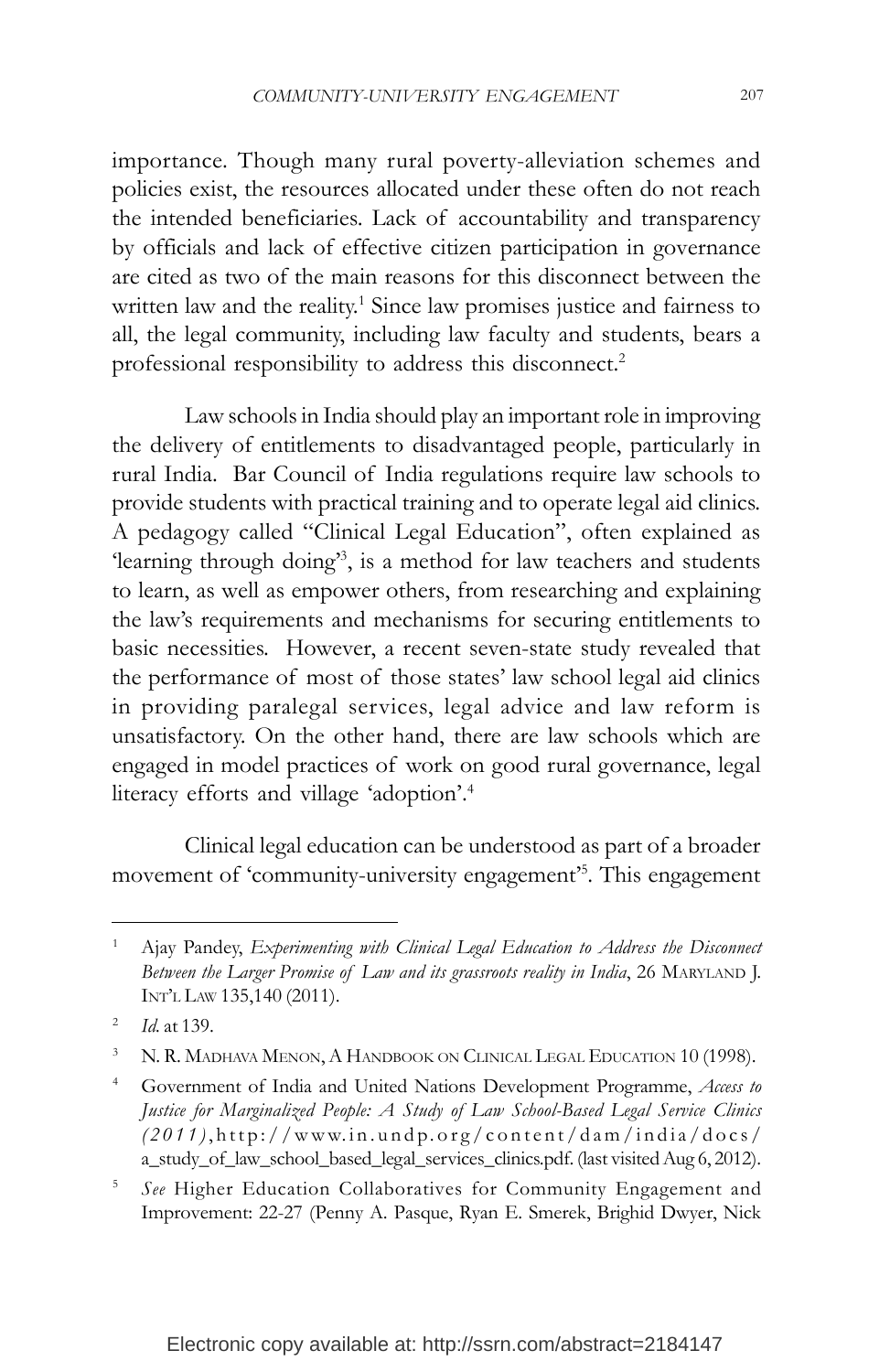occurs when students and faculty interact with communities, particularly those within reach of the institution, on topics of mutual interest. In the interaction, students/faculty learns from and respects the communities, explore their strengths and resources, gear communications so as to promote understanding and participation, and self-reflect. Communities set the agenda for their own development. Collaboration is the key.

Part II of this paper discusses the legal provisions in India that mandate free legal services to disadvantaged persons and the establishing legislations of law schools and universities that state the societal objectives of such institutions. To effectuate the policies underlying these laws, Indian academics must engage with communities. Part III features law school initiatives that promote 'good governance' in terms of proper implementation of poverty alleviation schemes through the activities of their legal aid cells and that help increase access to justice for marginalized communities. Part IV analyses the concept of knowledge mobilization, the two-way benefits of community-university engagement, and the relationship to good governance programs. Part V identifies challenges to acceleration of community-university engagement in India and makes recommendations to address them.

# **II. LEGAL BASIS OF FREE LEGAL AID AND OF COMMUNITY-UNIVERSITY ENGAGEMENT**

In this part we discuss the constitutional and statutory basis of the right of an individual to free legal services and explore the statutory objectives of select Indian universities and law schools. In analyzing

Bowman, and Bruce L. Mallory eds., 2005), *available at* http:// www.thenationalforum.org/Docs/PDF/Wingspread\_05\_Final\_Monograph.pdf (last visited on July 25, 2012); s*ee also*, Sonali Mukherjee and Rajesh Tandon, *Rebuilding Community-University Partnerships: Major Challenges in the Global South*, RHIZOME FREIREAN (2011), http://www.rizoma-freireano.org/index.php/re-buildingcommunity-university-partnerships-major-challenges-in-the-global-south—sonalimukherjee-rajesh-tandon (last visited Aug, 25, 2012); Global Alliance on Community-Engaged Research, http://communityresearchcanada.ca/ ?action=alliance (last visited Sep 06, 2012).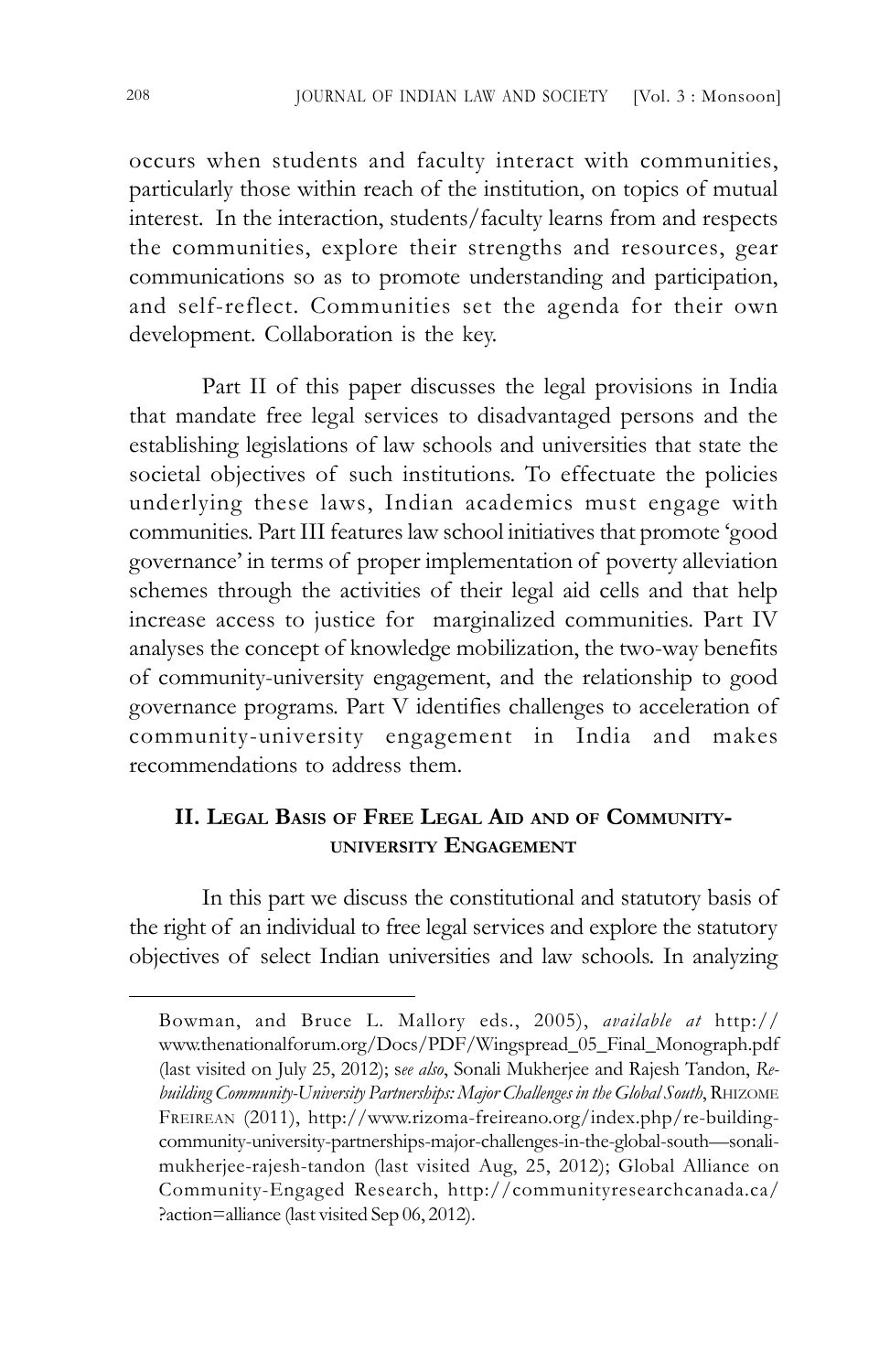the societal objectives of establishing higher educational institutions, we find that community engagement through programmes providing legal awareness and other legal aid services help attain these aims.

# A. FREE LEGAL AID IN INDIA: CONSTITUTIONAL AND STATUTORY FOUNDATIONS

In the Indian legal system, the right to free legal aid for the disadvantaged is grounded in the constitution and certain statutes. Though the express article conferring this right was inserted in the constitution only in 1976<sup>6</sup>, the intention of the Constituent Assembly was implied in the Preamble wherein the Constituent Assembly envisaged to secure "to all its citizens, social, economic and political justice, liberty and equality of status and opportunity". Article 39A, a Directive Principle of State Policy which is central to the idea of India as envisioned by the Assembly, has been observed to be a "beacon of light" for justice based on equal opportunity.<sup>7</sup> For all citizens to enjoy justice, liberty and equality, the disadvantaged members of society require legal aid. Though a Directive Principle is not binding by itself, the right to free legal aid in criminal cases, through constitutional interpretation in case law, has become a right vested in a person and a state has to provide counsel regardless of whether an indigent accused applies for the same or not.<sup>8</sup>

Provisions for rights to equality and life<sup>9</sup> in the Constitution have also been interpreted to embrace this constitutional intention to include the right to free legal aid.10 In *Hussainara Khatoon v. State of*

<sup>6</sup> Forty Second Amendment Act, 1976 inserted Article 39A in the Constitution which states that, "Equal justice and Free legal aid: The state shall secure that the operation of the legal system promotes justice, on the basis of equal opportunity, and shall, in particular, provide free legal aid, by suitable legislation or schemes or in any other way, to ensure that opportunities for securing justice are not denied to any citizen by reason of economic or other disabilities".

<sup>7</sup> Air India Statutory Corporation v. United Labour Union, A.I.R. 1997 S.C. 645.

<sup>8</sup> Suk Das v. Union Territory of Arunachal Pradesh, A.I.R. 1986 S.C. 991.

<sup>&</sup>lt;sup>9</sup> INDIA CONST., art. 14 and 21.

<sup>&</sup>lt;sup>10</sup> D. D. BASU, COMMENTARY ON THE CONSTITUTION OF INDIA  $4097$  ( $8<sup>th</sup>$  ed., 2008)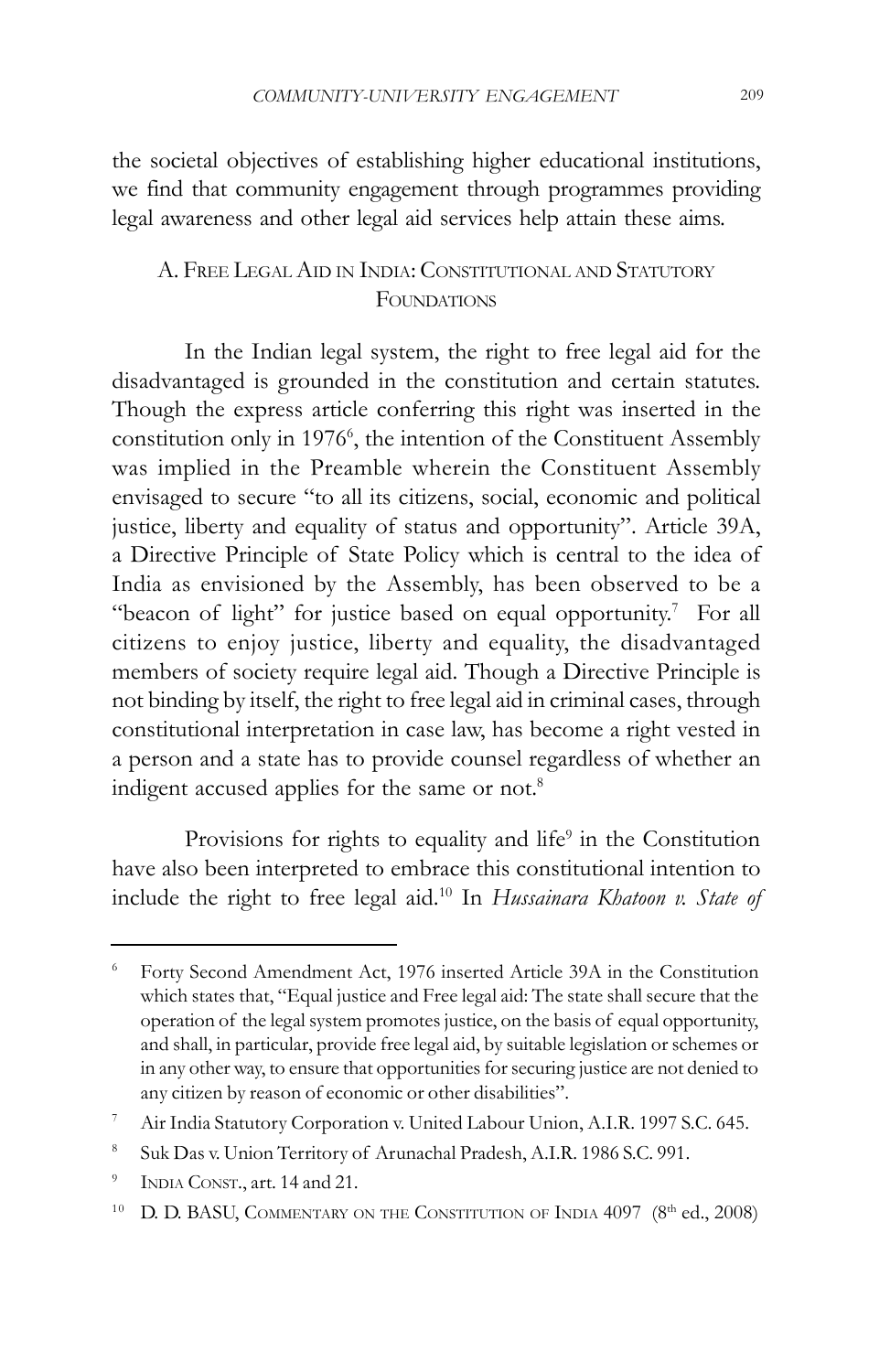*Bihar* in the context of the right of a criminal accused to representation in a criminal case, the apex court of the country observed that, "legal aid is nothing else but equal justice in action. Legal aid is in fact the delivery system of social justice"11. The right to free legal aid has been further enshrined in national legislation, the National Legal Services Authorities Act, 1987(hereinafter "the Act")<sup>12</sup>. The Act establishes legal services authorities at national, state, district and taluq levels. 13 These legal services authorities have been tasked with the duty of ensuring provision of free legal services for economically and socially vulnerable sections of the society. The National Legal Services Authority (hereinafter 'NALSA'), established under the Act, gazetted the Legal Aid Clinics Regulations, 2011(hereinafter 'NALSA Regulations, 2011') which further mandate every law school/faculty to establish a legal aid clinic in collaboration with the District Legal Services Authority (hereinafter 'DLSA').

The Act defines 'legal service' to "include the rendering of any service in the conduct of any case or other proceeding before any court or other authority or tribunal and the giving of advice on any matter."14 This broad definition of legal service that clearly includes assistance with civil cases, statutory entitlements, and other social and economic issues is further illustrated in the NALSA Regulations,

<sup>(</sup>The author observes that, "citing the preamble's pledges and Art.14's assurance of equality before law and equal protection of the law, the commission said that, "in so far as a person is unable to obtain access to a court of law for having his wrongs redressed, or for defending himself against a criminal charge, justice becomes unequal and laws are meant for… (the poor man's) protection have no meaning legal aid should be available for all and not be confined to those "normally closed" as poor. Those unable to pay should get free aid; others would pay on a graduated scale.").

<sup>&</sup>lt;sup>11</sup> Hussainara Khatoon v. State of Bihar, A.I.R. 1979 S.C. 1377,  $\P\P$  6-7 (it was also held that if a person is unable to engage a lawyer due to his financial position or similar circumstances, and the state does not offer free legal aid for his defense, the trial would be vitiated. Such is the importance associated with this right).

<sup>&</sup>lt;sup>12</sup> National Legal Services Authorities Act, 39 of 1987.

<sup>13</sup> *Id*. §§ 3, 6, 9 and 11A.

 $14$  *Id.*  $\sqrt{2}$ (c).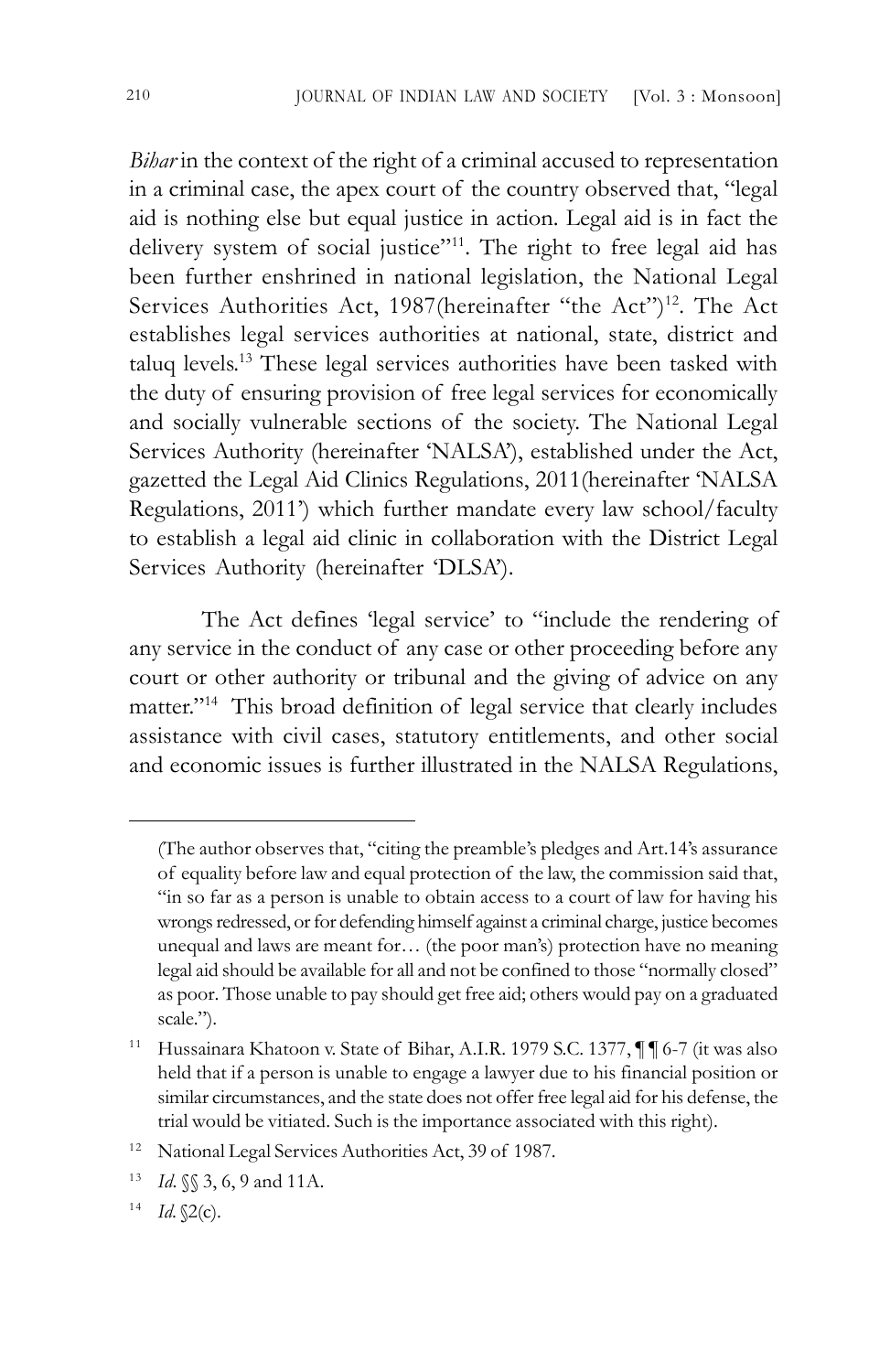2011, which refer to alternative dispute resolution and "basic legal services to the villagers with the assistance of Para-Legal Volunteers or Lawyers on the lines of a primary health care centre providing basic health services to the people of the locality and includes the legal aid clinic run by the law colleges and law universities."15

The NALSA Regulations, 2011, require the State Legal Services Authority to promote the activities of the Clinic and support their ventures through technical assistance. Final year students are allowed to "render legal services in such legal aid clinics"16. Such practical exposure has the potential to benefit both the students and the community through the work done by these clinics. Activities of a clinic usually include "advising live clients, conducting legal literacy camps, preparation of legal literacy materials, filling of necessary applications before administrative agencies for securing benefits under various schemes of the government"<sup>17</sup>, and, with the provision of actual litigation by final year students by way of the 2011 Regulations, a new dimension to the potential role of a clinic in India.18

The policy reasons for boosting assistance to the legal services authority system through law school clinics are discussed below.

B. INSTITUTIONAL MANDATES FOR COMMUNITY-UNIVERSITY ENGAGEMENT

Various legal instruments require university and law school involvement in community engagement activities. In order to understand why, one must analyze the objectives of establishing institutions of higher education.

Statutes establishing some of the premier law schools in the country explicitly state their objectives as to include the generation and

<sup>15</sup> National Legal Services Authority (Legal Aid Clinics) Regulations 2011 (10 August  $2011$ ),  $\{2(c)$ .

<sup>16</sup> *Id*. regulation 24(4).

<sup>17</sup> Ved Kumari, *Legal Aid Clinics in Law Schools: Ensuring Sustainability and Professionalism*, *in* LEGAL AID: CATALYST FOR SOCIAL CHANGE 95,102-111 (2012).

<sup>18</sup> *Id.*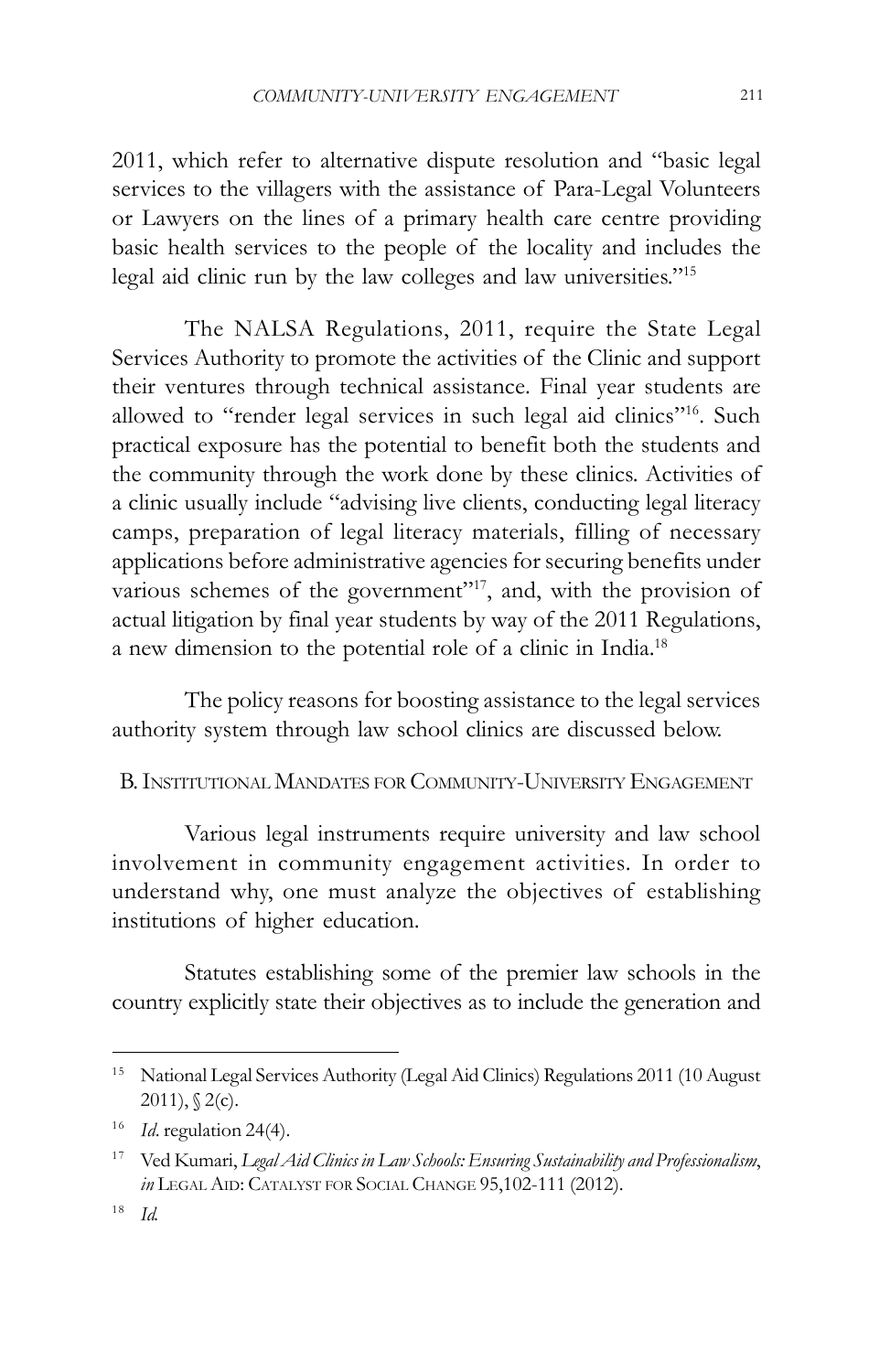dissemination of knowledge and to develop in students a 'sense of responsibility to serve society'.19These also aim at achieving the broader goal of 'social and economic justice' and 'social development' by spreading legal awareness and developing in students the skills to analyze and present contemporary social issues. 20 Similarly, central and state enabling legislations for other universities such as the University of Allahabad (Central Act) and Maharashtra University (State Act) aim at applying the knowledge they impart towards the goal of social

See, e.g., The National Academy of Legal Studies and Research University Act, 1998, Andhra Pradesh Act no. 34 of 1998 (It states "Objects of the University… (v) to improve the ability to *analyze and present for the benefit of the public contemporary issues of public concern and their legal implications*;… (ix) to promote legal awareness in the community for *achieving social and economic justice*); *see also* West Bengal National University of Juridical Sciences Act, 1999, West Bengal Act no. 9 of 1999, § 4, (Similar objectives have been set under this act which include "to advance and *disseminate learning and knowledge of law and legal processes and their role in national development*; to develop in the student and research scholar a *sense of responsibility to serve society* in the field of law by developing skills with regard to advocacy, legal service, legislation, law reforms and the like;… to promote legal knowledge and to make law and the legal process *efficient instruments of social development*; to promote inter-disciplinary study of law in relation to management, technology, international cooperation and development.) (Emphasis added).

<sup>19</sup> *See*, *e.g*., The National Law School of India Act, 1986, Act of 22 of 1986, §§4(1) and 5(ii) (The Objects of the School shall be to advance and disseminate learning and knowledge of law and legal processes and their role in national development, to develop in the student and research scholar a sense of responsibility to serve society in the field of law by developing skills in regard to advocacy, legal services, legislation, law reforms and the like, to organize lectures, seminars, symposia and conferences to promote legal knowledge and to make law and legal processes efficient instruments of social development, to hold examinations and confer degrees and other academic distinctions and to do all such things as are incidental, necessary or ·conducive to the attainment of alt or any of the objects of the School." And "to provide for instruction in such branches of knowledge or learning pertaining to law, as the School may think fit and to make provision for research and -for the advancement and dissemination of knowledge of law) (Emphasis added); *see also* Gujarat National Law University Act, 2003, Gujarat Act No. 9 of 2003, National Law University, 2007, Delhi Act no. 1 of 2008, § 5; National University of Advanced Legal Studies, Kochi Act, Act 27 of 2005, § 4; and Rajiv Gandhi National University of Law Punjab Act, Punjab Act No. 12 of 2006, § 4.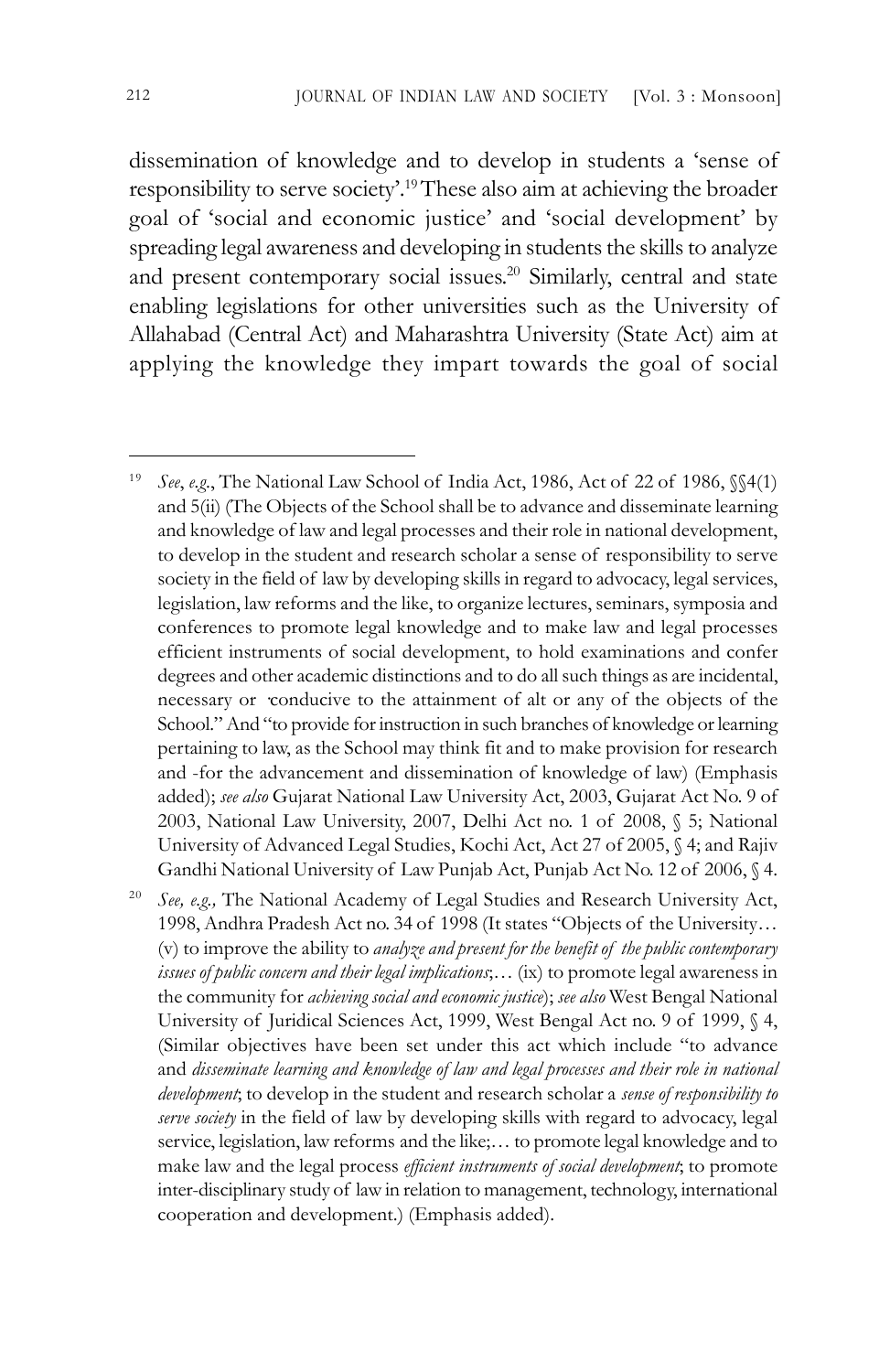advancement and human welfare.<sup>21</sup> It is clear that in India, higher education is mandated to be a "powerful instrument for social, economic and political change (with functions) related to long-term national aspirations (and) programmes of national development".22

A strong case for universities to take into account social and cultural needs and to promote social justice has also been made in the international community. The World Declaration on Higher Education for the Twenty First Century categorically states that higher education programmes should be designed to cater to the social and cultural aims and needs in the long run.23 It also requires the universities to "identify and address issues that affect the well-being of communities and global society".24

<sup>21</sup> *See* The University of Allahabad Act, 2005, Act No. 26 of 2005, § 6 (it states that, "Objects of University.-The objects of the University shall be to disseminate and advance knowledge by providing instructional and research facilities in such branches of learning as it may deem fit; to make provisions for integrated courses in the humanities, the social sciences, the basic and applied science and technology in the educational programmes of the University; to take appropriate measures for promoting innovations in teaching-learning process, inter-disciplinary and professional studies and research, removal of gender disparities and the digital divide, and the application of knowledge to social advancement, national progress and human welfare; and to educate and train human resource for the development of the country.); *see also* Maharashtra University Act, 1994§ 4(4) (This act also lays down that the object of the universities is to "to promote freedom, secularism, equality and social justice as enshrined in the Constitution of India and to be *catalyst in socio-economic transformation by promoting basic attitudes and values of essence to national development*) (Emphasis added).

<sup>&</sup>lt;sup>22</sup> See generally, Report of the Education Commission (Government of India), 1966, in K.B. POWAR, INDIAN HIGHER EDUCATION REVISITED: CONTINUING CONCERNS AND EMERGING ISSUES 11 (1st ed., 2011).

<sup>23</sup> *World Declaration on Higher Education for Twenty-First Century: Vision and Action* (Oct. 9, 1998), art. 5(a), http://www.unesco.org/education/educprog/wche/ declaration\_eng.htm (it states, "The advancement of knowledge through research is an essential function of all systems of higher education, which should promote postgraduate studies. Innovation, interdisciplinary and transdisciplinarity should be *promoted and reinforced in programmes with long-term orientations on social and cultural aims and needs***.**") (Emphasis added).

<sup>24</sup> *Id*. art. 2(f).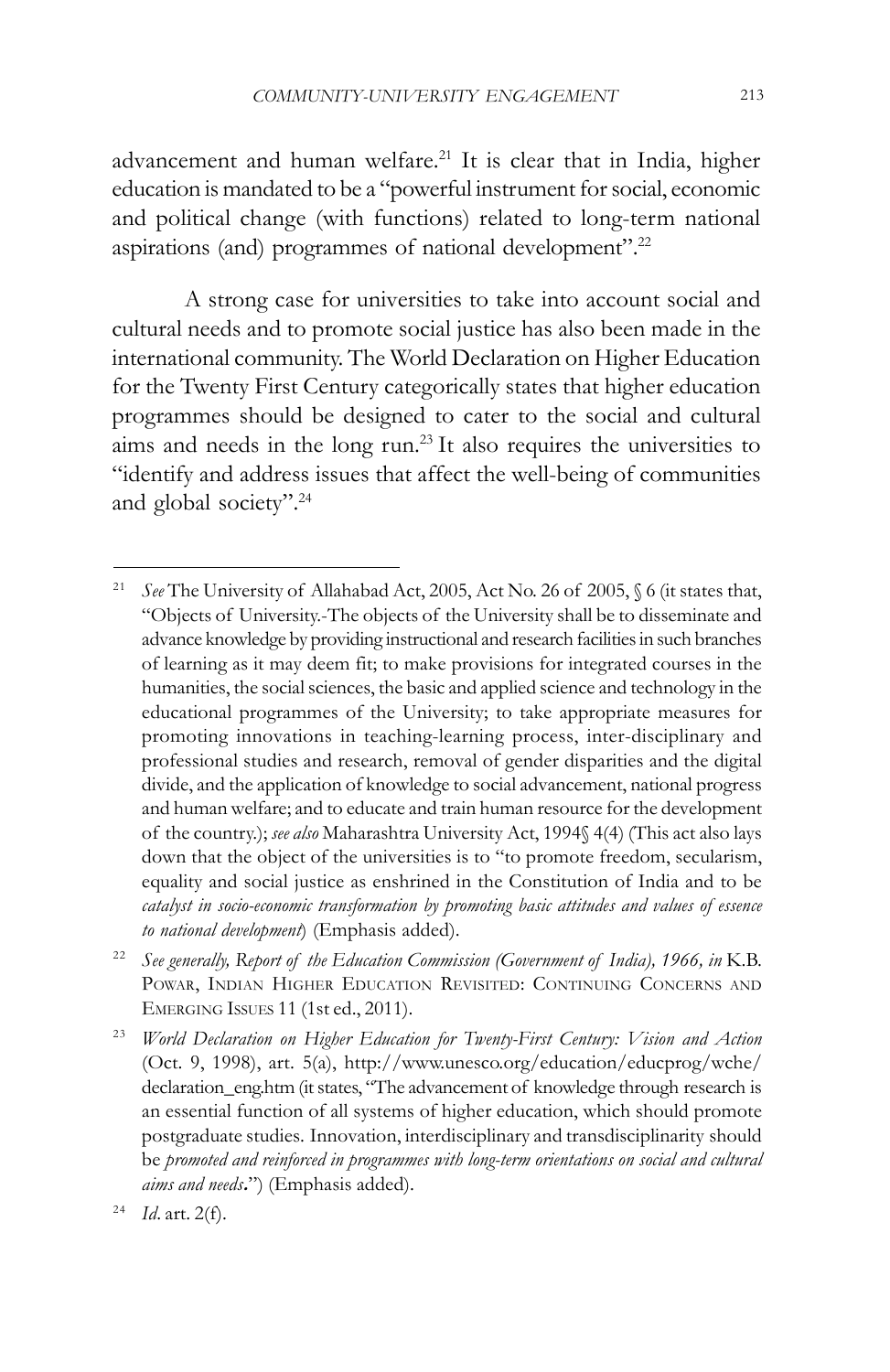In order to fulfill the objectives of universities in promoting social justice and addressing social, economic and political issues, it is essential for faculty and students to interact with the concerned community. 25As one author summed up the point, "[W]hen institutions of higher learning give very high priority to actively solving strategic, real-world problems in and with communities, a much greater likelihood exists that they will effectively contribute to these communities, effectively educate their students for democratic citizenship, develop the knowledge for democratic society and significantly advance the public good."26As will be discussed in greater detail in the next part of the paper, direct engagement of universities with communities also helps faculty and students tap the already existing knowledge within these communities. <sup>27</sup> Communities are often repositories of traditional knowledge that has great value for academic and practical purposes.<sup>28</sup>

There are efforts in India to encourage engagement between universities and communities. A sub-committee formed by the Planning Commission of India in 2011 to strengthen community engagement by higher education institutions has recommended initiatives to boost community engagement through networking, funding and policy change, and to establish institutions that would primarily "engage community-based knowledge".29

K. V. Raman, a distinguished agricultural scientist, made similar observations with regards to the agricultural universities in

<sup>&</sup>lt;sup>25</sup> *Id.* cl. 1(f) (it categorically states that states should, "develop innovative schemes of collaboration between institutions of higher education and different sectors of society to ensure that higher education and research programmes effectively contribute to local, regional and national development").

<sup>26</sup> Pasque, *supra* note 5.

<sup>27</sup> Rajesh Tandon & Budd Hall, *UNESCO Chair on Community Based Research and Social Responsibility in Higher Education,* A Framework for Action: 2012-2016, *available at* http://www.livingknowledge.org/livingknowledge/wp-content/uploads/ 2012/09/UNESCO-Chair-on-Framework-for-action.pdf.

<sup>28</sup> *Id*.

<sup>29</sup> *Report of the Subcommittee on Community Engagement*, Planning Commission, GOVERNMENT OF INDIA (2011).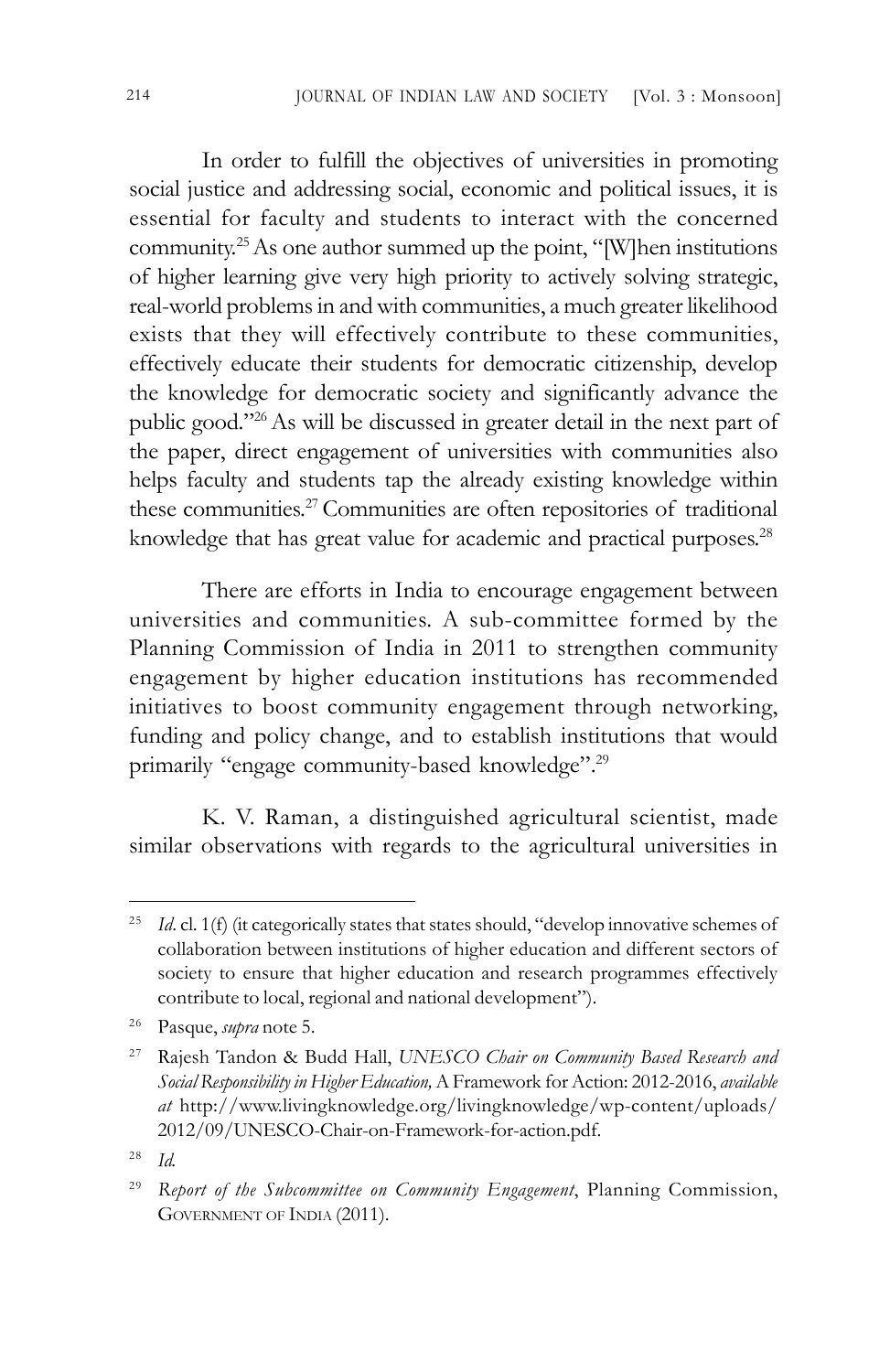India over a decade ago.30 He argued that universities can play a pivotal role in rural development programmes by using their research and by 'penetrating insights and experiences it has acquired'.31 This helps to promote social justice, which is, as we saw above, an important objective of establishing many higher education institutions.

Understanding disadvantaged people and the survival issues that they face on a daily basis are central to the process of learning about India's strengths and problems. Faculty and students must interact with the community to collect relevant data and information that will further be instrumental in working with communities to build effective solutions. It is clear that the tool of community-university engagement is indispensable to fulfill both the educational and societal development objectives of institutions of higher education.

In addition to the national social development aims of legal education as envisaged in legislations establishing law schools, there are practical reasons for involving law students in applied legal work relevant to the country. The Bar Council of India Legal Education Rules, 2008 (BCI Rules, 2008) mandate every law school seeking recognition to have facilities for imparting practical legal education. These include a Legal Aid Clinic, Court training and Moot Court exercises. 32

From study of the legislation establishing India's legal education institutions, it is clear that law schools and universities engage with communities not only as voluntary service but are actually mandated to do so. We examine the implementation of this mandate by selected law schools in the next part of this article.

As discussed above, NALSA regulations authorize law students to bridge the gap between the Legal Services Authorities

<sup>30</sup> K. V. Raman, *Role of Agricultural Universities in Rural Development- Indian Scenario*, Regional Meeting on the Role of Universities for Rural Development 94-98 (BEIJING, 14-17 Sep 1998).

<sup>31</sup> *Id.*

<sup>&</sup>lt;sup>32</sup> Bar Council of India Legal Education Rules, 2008, rule 18(1)(iii).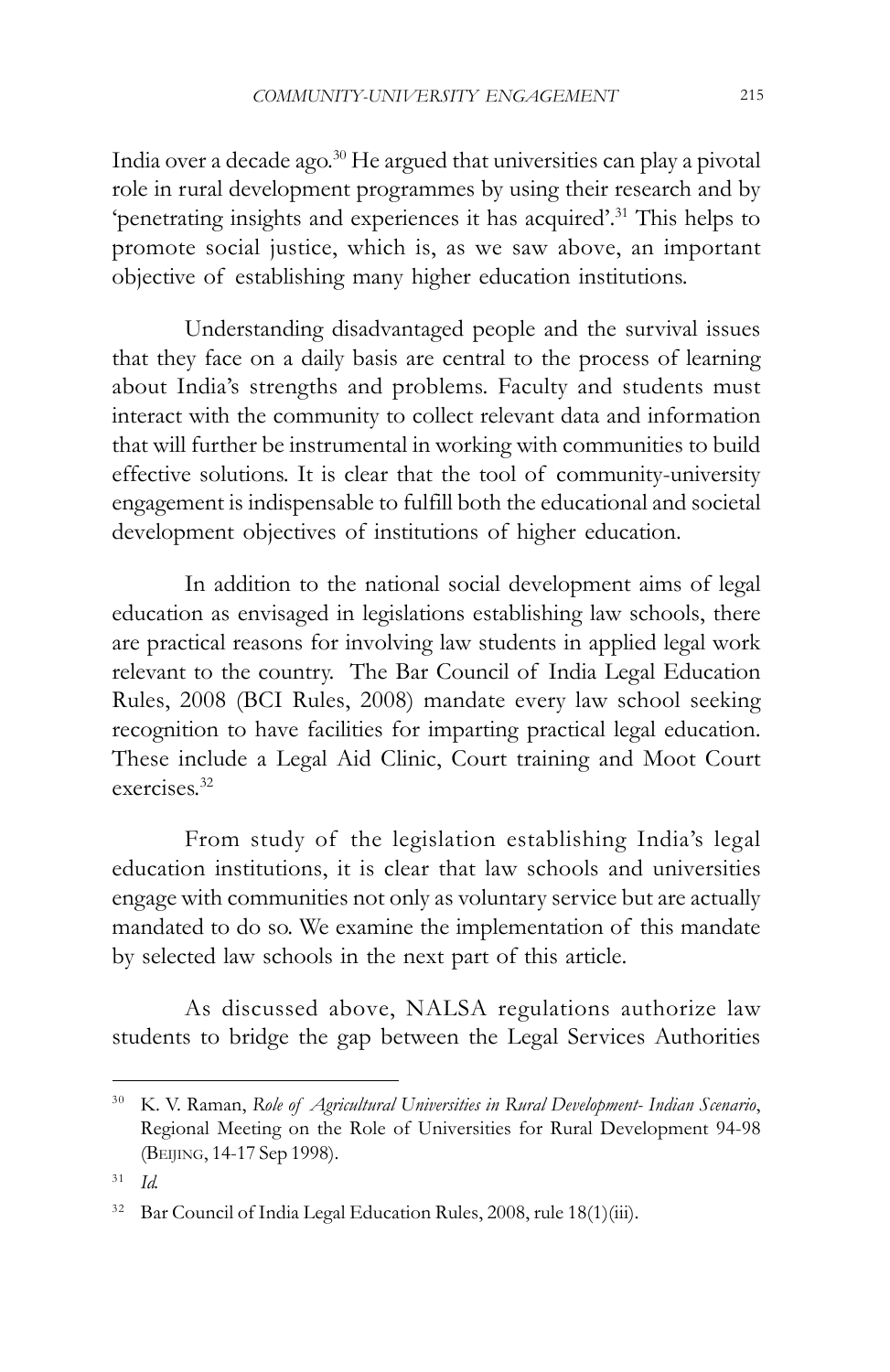and the eligible communities. 33 In addition to providing individual client assistance, law schools can enhance legal awareness through legal aid camps, through dissemination of legal materials in local language, and by working with communities on citizen and village institution capacity building and on village needs assessment. Law schools can play a pivotal role in evaluating the impact of various governmental schemes and policies such as Public Distribution System and Sarva Shiksha Abhiyaan among others.34

## **III. LAW SCHOOL AND COMMUNITY GOVERNANCE PROJECTS**

As noted above, the Bar Council of India Legal Education Rules, 2008 (BCI Rules, 2008) mandate every law school seeking recognition to have facilities for imparting practical legal education, including legal aid clinics. 35 In legal aid clinics, law students work in and for communities, both learning from the factual investigation of problems and research of applicable law and procedures. A faculty supervisor helps students reflect on their learning and safeguards the interests of the community/clients.

Student-run and faculty-supervised legal aid/ legal service clinics<sup>36</sup> operate in most of the major law schools in the country to

<sup>33</sup> *See also, Making Legal Empowerment and Legal Aid more Effective: Interventions through the Project on Access to Justice for Marginalized People*, A Workshop organized by Department of Justice (Ministry of Law and Justice, Government of India) and the United Nations Development Programmed in collaboration with NALSA (NEW DELHI, Dec 14, 2009), *available at* http://lawmin.nic.in/doj/justice/undp/ WorkshopReport.pdf.

<sup>&</sup>lt;sup>34</sup> Law students volunteering with IRRAD compared the legal requirements on anganwadi (public day care center) operation with the ground realities at three anganwadi centers. This analysis of discrepancies was practically helpful in terms of seeking improvement and educationally valuable to the students in learning how to understand the village context and elicit relevant facts. Additional examples are provided in Part III of this article.

<sup>35</sup> *Supra* note 32.

<sup>36</sup> National Legal Services Authority (Legal Aid Clinics) Scheme, 2010; National Legal Services Authority, *National Legal Services Authority (Legal Aid Clinics) Scheme, 2010*, *available at*, http://legalservices.maharashtra.gov.in/Links/scheme/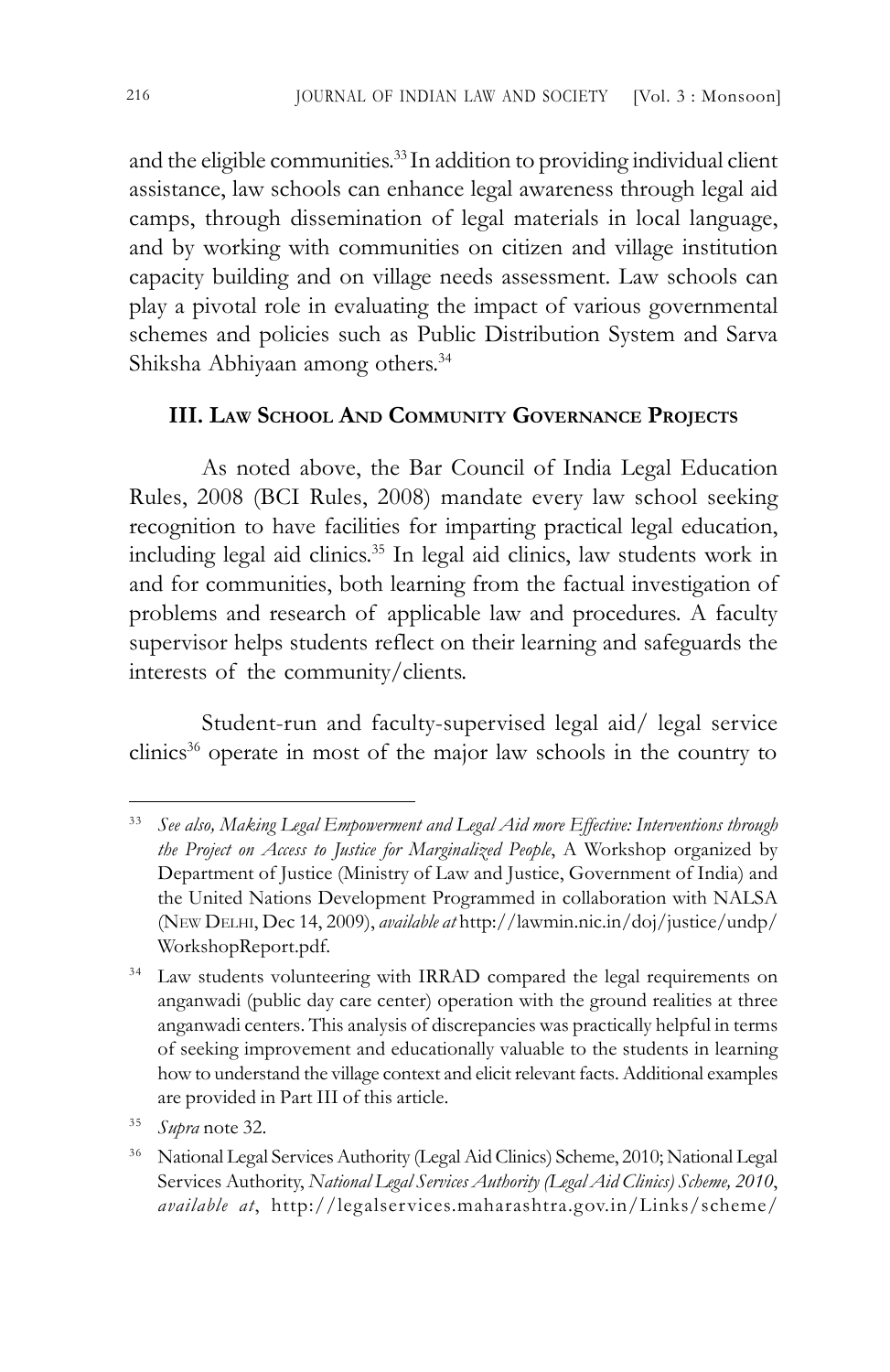provide pro bono legal services to the socially and economically backward people who face difficulty in tackling legal and other similar issues concerning the state. The services provided include dispute resolution by panels comprising of students and faculty; pro bono litigation; and awareness campaigns. These legal aid cells proactively spread awareness about rights and legal recourse available in case of their infringement. These programs empower citizens to access their legal rights and entitlements and thus can be viewed as "good governance" programs. Selected examples below highlight the nature of work of these legal aid cells and utility of their activities both for the universities and various stakeholders in the community.

## A. "GOOD GOVERNANCE NOW" INITIATIVE

The Institute of Rural Research and Development (IRRAD) partners with rural communities and the Jindal Global Law School Clinical Law Programme on the "Good Governance Now" initiative.37 The objective of this good governance initiative is to help villagers to effectively participate in democracy to secure the benefits to which they are entitled by law. IRRAD provides training that covers government benefits and the right to information law. It selects individuals for training based on their experience, understanding and ability to retain information and their willingness to learn and work for their respective villages. Trainees carry the information to others in their home villages. Some individuals are further trained to serve as master trainers for the next group. In addition to receiving instruction one day per week for 24 weeks, trainees 'learn by doing'. They contrast the promise of law with the reality in their villages that lack safe drinking water, food, sanitation, drainage, health services and effective

scheme\_clinics.pdf (last visited Sep 2, 2012) (The introduction of the scheme states that Legal Aid Clinics "are almost on the lines of primary health centres where a doctor and other auxiliary medical staff provide basic health care to the people situated in village areas affected with poverty and social squalor… The thrust is on the basic legal services like legal advice and assisting in drafting of notices, replies, applications, petitions etc.").

<sup>37</sup> Pandey, *supra* note 1, at 153.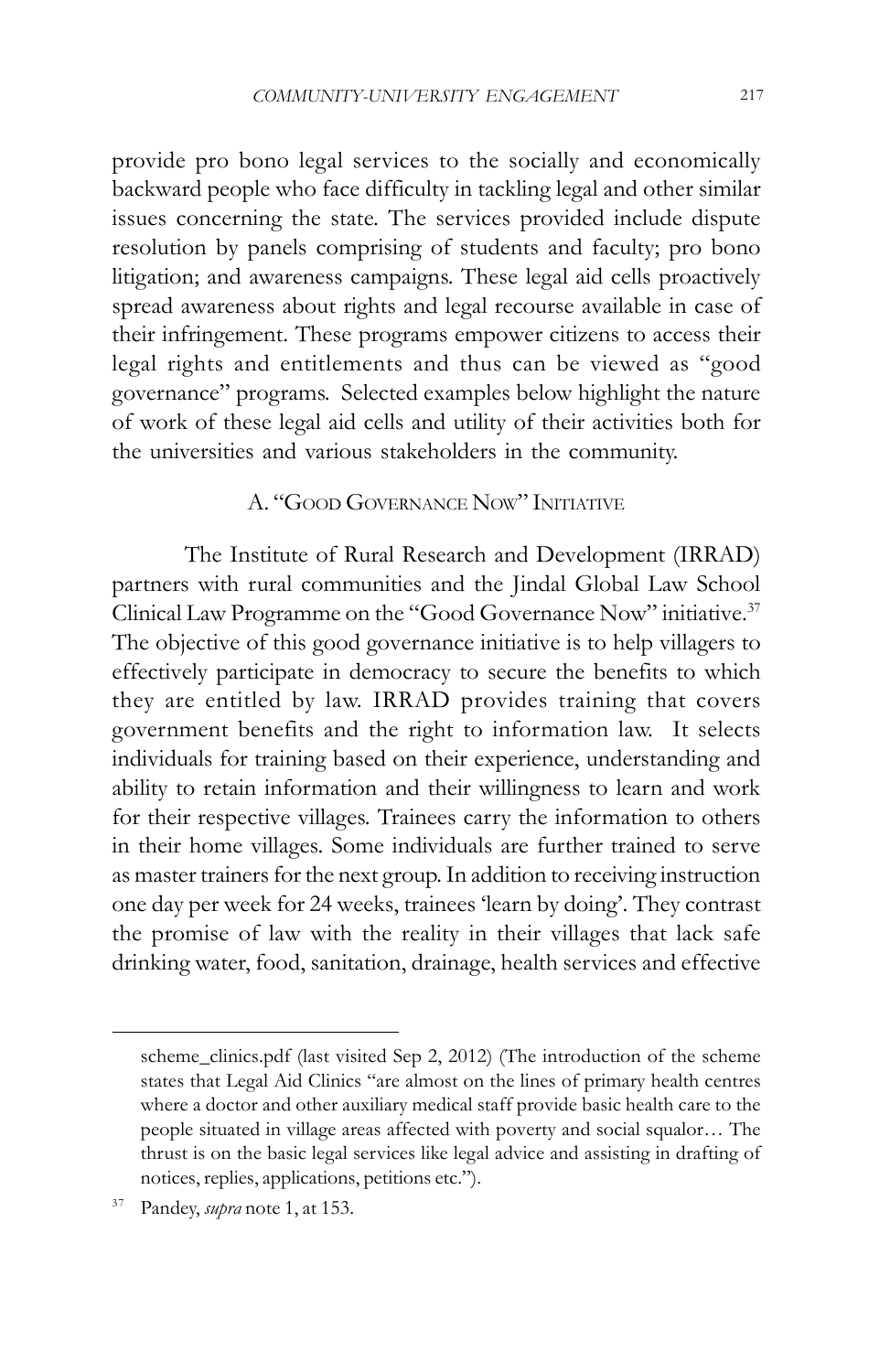schools. Trainees learn how to monitor scheme implementation and voice concerns to the government. Local IRRAD staff trained as 'governance guides' help trainees apply for benefits and ask questions about delay and denial. When officials do not respond, trainees invoke the right to information law to find out the answers.

To conduct the governance training in district Mewat, Haryana, IRRAD staff has worked with students and their teachers from Jindal Global Law School in Sonipat, Haryana. The NGO field staff knows the communities and their local language and culture. Students have prepared community legal education materials, conducted research and helped people write letters to government offices. In the process, students learn about abject rural poverty and develop a sense of civic responsibility. By August 2012, the initiative had reached people in almost all of the 431 villages in Mewat.

Jindal Global Law School Professor and IRRAD advisor Ajay Pandey, who started the Good Governance Now initiative, launched a Citizen Participation Clinic at Jindal in 2012 in conjunction with communities served by the NGO Navjyoti in Gurgaon, Haryana.<sup>38</sup> Law students in the clinic attend community meetings (*sabhas*) to hear the issues raised by the community, and accordingly prepare legal literacy materials, Right to Information Act applications, letters to government offices for citizens to communicate their lack of access to entitlements and advocacy before government officials and agencies. 39 The NGOlaw school clinic collaboration provides a stable support for the

<sup>&</sup>lt;sup>38</sup> Cornell International Human Rights Clinic and Jindal Good Governance and Citizen *Participation Clinic, Promoting* Clinical Legal Education in India: A Case Study of the Citizen Participation Clinic (2012), www.jgls.edu.in/.../ REPORTONCLINICALLEGALEDUCATIO.pdf *(last visited Aug 12,2012) (* Jointly taught classes of Cornell and Jindal law students, held weekly by videoconference between January and April 2012, focused on clinical legal education, simulation activities and discussion of the clinical work of the students. In March 2012, Cornell students traveled to India to study the Jindal clinic in person. The joint class was called the Cross-National Rural Governance and Human Rights Clinic).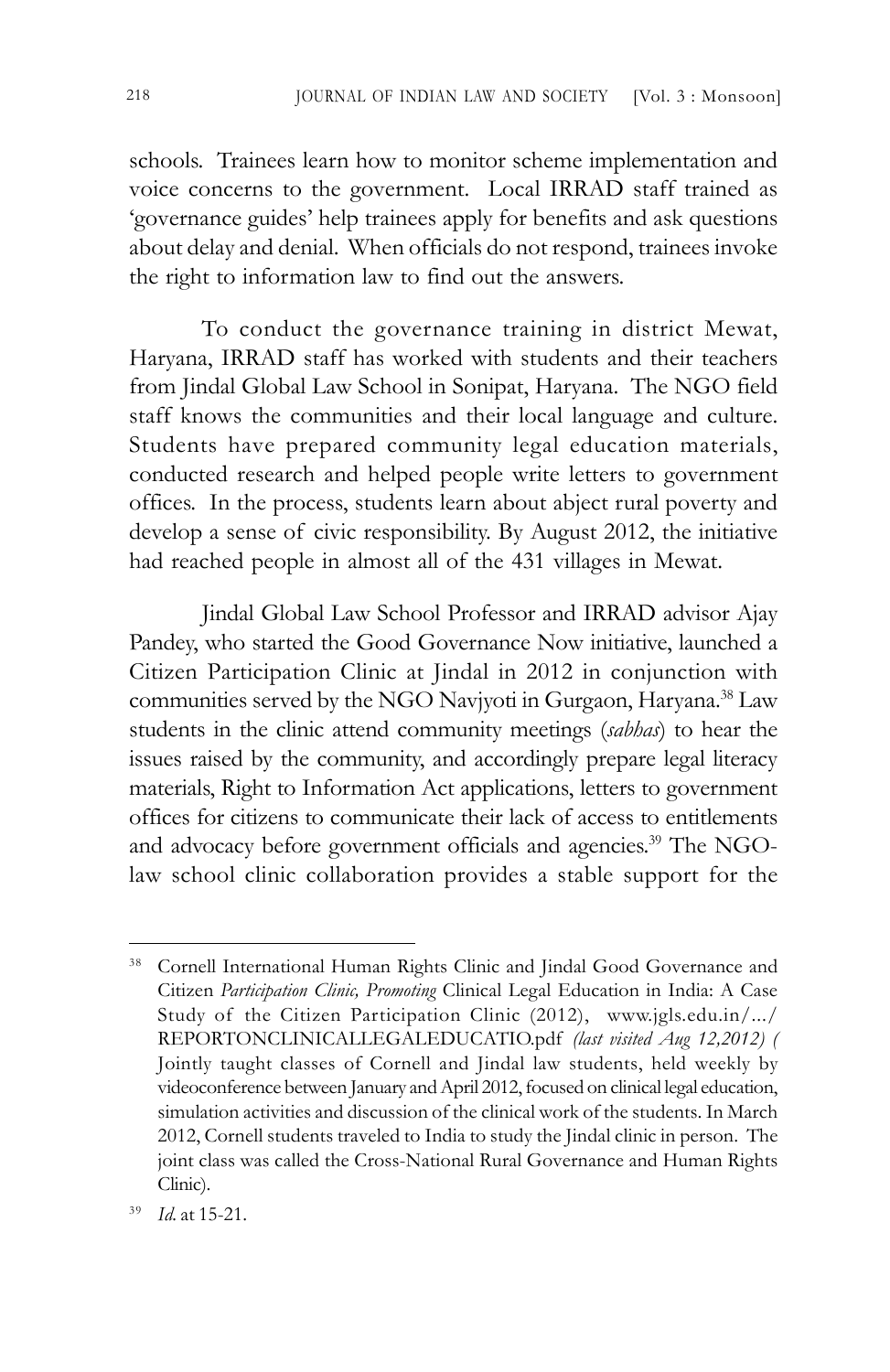community work. Understanding that law students participate in the clinic for a limited amount of time, Navjyoti employees "provide constant, ongoing assistance to a community…the NGO can follow up on work during semester breaks and exam periods."40

## B. NATIONAL LAW SCHOOLS' INITIATIVES

Various National Law Schools have legal aid cells that work on projects aimed at making the laws responsive to the needs of the people. The Legal Services Clinic at National Law School of India University (NLSIU) undertakes several activities, including the unique Participatory Law Making (PLM) Project "to bridge the gap between common man and the law-making process".<sup>41</sup> In conjunction with lawyers of the Karnataka State Legal Services Authority, students analyze pending statutory bills, draft questionnaires to present to the public to collect stakeholder views about the bills, and make recommendations to the Government. Similarly, NALSAR too has a Legal Aid Cell<sup>42</sup> through which the students become involved in several community projects. Through the Teach India Project, students educate children in villages near the law school. The Rehabilitation and Conciliation Centre facilitates access to government programmes designed to support resettlement of people whose land has been acquired. The Conciliation Centre aids those with disputes concerning property rights. The cell has also undertaken a Prison Reforms initiative that spreads awareness about the rights of prison inmates and ensures that due process of law is followed while they serve their sentence in prison. The Legal Aid Cell also aids people in ensuring implementation of state-level schemes and policies. 43

<sup>40</sup> *Id.* at 22.

<sup>41</sup> About Us, Legal Services Clinic, NLSIU, http://www.nls-lsc.org/about\_us.php.

<sup>42</sup> Details of programs carried out by NALSAR Legal Aid Cell, http:// www.nalsar.ac.in/Legal%20Aid%20Cell/programs.htm.

<sup>&</sup>lt;sup>43</sup> The schemes being referred are those of the Andhra Pradesh government and they deal with matters related to housing, micro financing, and health care amongst others.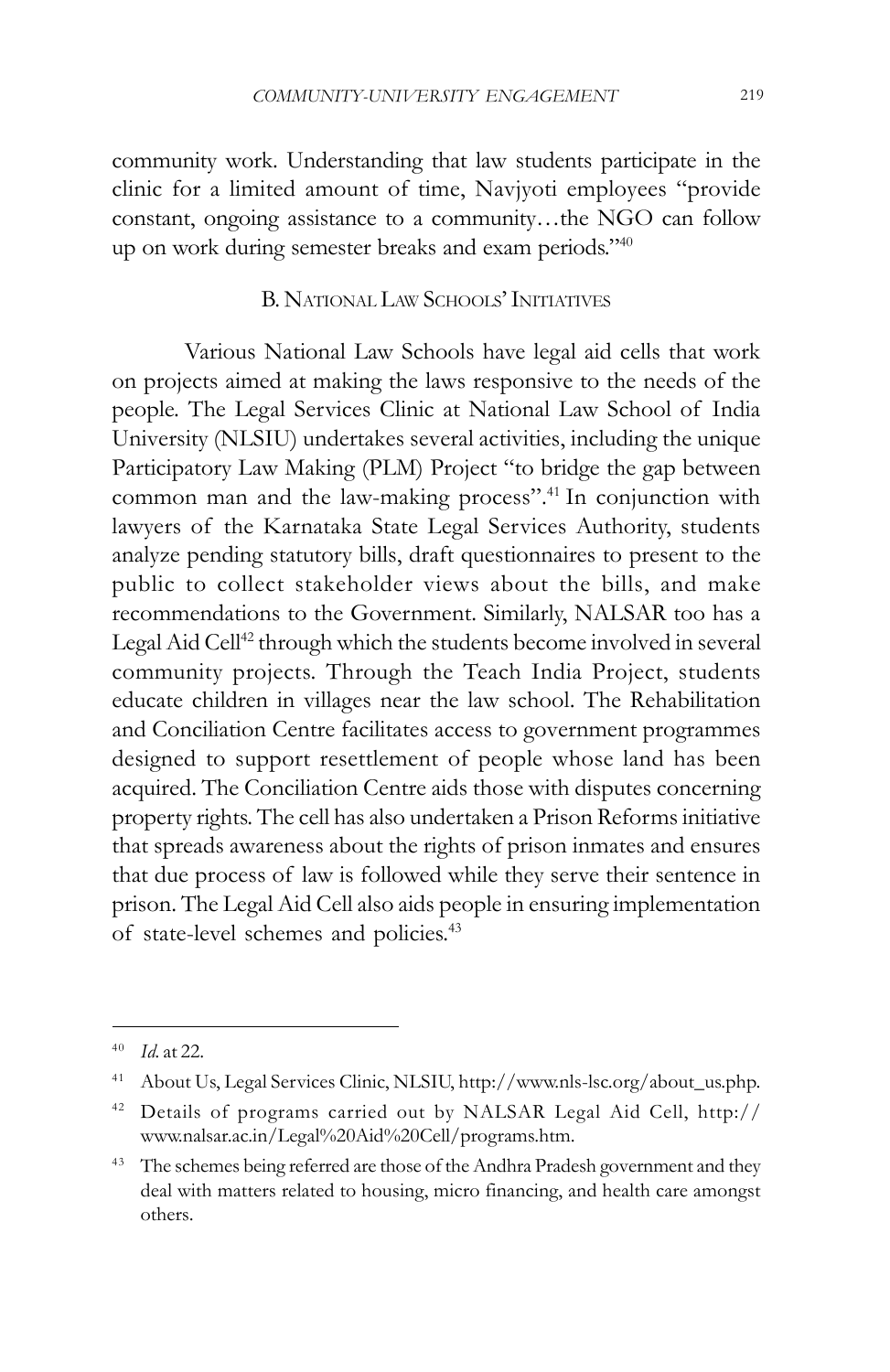Increasing Diversity by Increasing Access (IDIA)<sup>44</sup> is an initiative that aims at sensitizing economically underprivileged classes of children to law as a career option. In doing so, the programme necessarily presents law as a tool to remedy many social problems. Thus it encourages people often left out of the legal system to participate in using legal means to ensure better governance. The concept was conceived by Prof. Shamnad Basheer of West Bengal National University of Juridical Sciences (NUJS), Kolkata. IDIA not only sensitizes the lesser privileged to the potential of law but also trains interested candidates for the Common Law Admission Test and admission to National Law Universities. IDIA thus serves as a mechanism for bringing greater diversification into the legal profession, so that more people can effectively express their legal needs. The Project also seeks to make it possible for them to accommodate in the atmosphere of national law schools and to provide assistance throughout their law school life. This project has now reached out in different parts of the country and has been instrumental in assisting some under privileged students to gain admission in premier law schools in the country.

Also, the NUJS Legal Aid Society (LAS)<sup>45</sup> has a joint venture with Commonwealth Human Rights Initiative (CHRI) called Shadhinota in which prison inmates are legally empowered by Legal Aid Camps and weekly clinics. This initiative has garnered support from the West Bengal State Legal Services Authority (WBSLSA). LAS and CHRI hold legal counseling sessions and also refer urgent cases to WBSLSA. Students record the details and arguments of the inmates' cases and follow up on their progress in court. NUJS has also signed a

<sup>44</sup> *See* About IDIA, IDIA, http://www.idialaw.com/about-us.php (last visited Aug. 18, 2012) (More details about the initiative).

<sup>45</sup> IDIA Scholar files writ at Gujarat HC- gets interim stay order for a seat at GNLU, IDIA (Jun 11, 2012), http://www.idially.blogspot.in/; The Legal Aid Society – NUJS, http://www.nujs.edu/nujs-legal-aid-society.html (last visited Aug 18, 2012); S*ee also* Kian Ganz*,* NUJS legal aid wrap 2011: Plans greater co-operation, joint projects(May 06, 2011), http://www.legallyindia.com/Legal-Aid-Activismand-RTIs/nujs-legal-aid-wrap-2011-plans-greater-co-operation-joint-projects.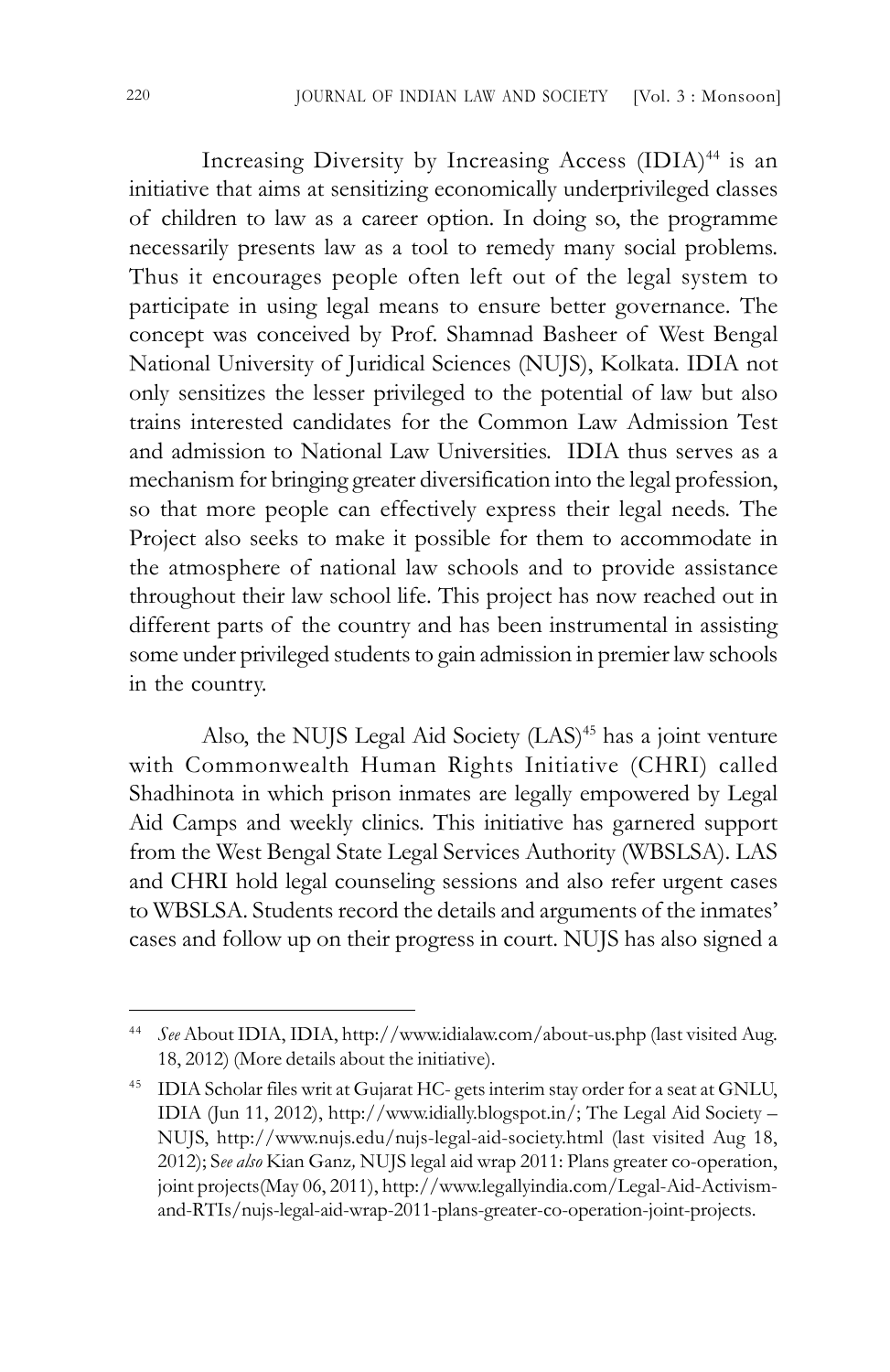Memorandum of Understanding with International Justice Mission. The two collaborate on workshops, research projects and other activities with the aim of securing justice for victims of slavery, sexual abuse and other forms of violence. Along with another partner NGO, banglnatak.com, NUJS offered a 3-credit course to final year students on the issue of human trafficking. LAS has also collaborated and encouraged intra-state networking of law colleges to provide legal aid and make legal services more accessible.

The National Law Institute University, Bhopal Legal Aid Committee46 has also engaged with the community through good governance initiatives. It has tie-ups with international and domestic NGOs including UNICEF, UNHCR, Helpage India, Amnesty International, WWF, and CRY. The committee works together with these NGOs in their various projects and campaigns. It also works with Bhopal-based NGOs to ensure implementation of the Supreme Court Ruling to distribute compensation to the victims of Bhopal Gas Tragedy. It also has entered into partnerships with the District Courts in Bhopal to organize Lok Adalats in which students help settle disputes. These projects pursue proper implementation of government policies and judicial decisions and encourage community-university engagement.

Such efforts of community engagement have also been made by the Gujarat National Law University Legal Services Committee<sup>47</sup> and National Law University, Jodhpur's Legal Aid and Awareness Centre. These work to provide free legal consultation to people in need of the same through legal aid camps. The scope of services provided ranges from summary case advice, self-help, community legal education and community development to policy reform initiatives. They also organize Awareness Programmes to educate the masses on issues including child rights, women's empowerment, Right to

<sup>46</sup> *See* Association, The National Law Institute University, http://www.nliu.ac.in/ html/association.html (last visited Aug 18, 2012).

<sup>47</sup> *See* Legal Service Committee, Gujarat National Law University, http:// www.gnlu.ac.in/legalservicecommittee.htm (last visited Aug 18, 2012).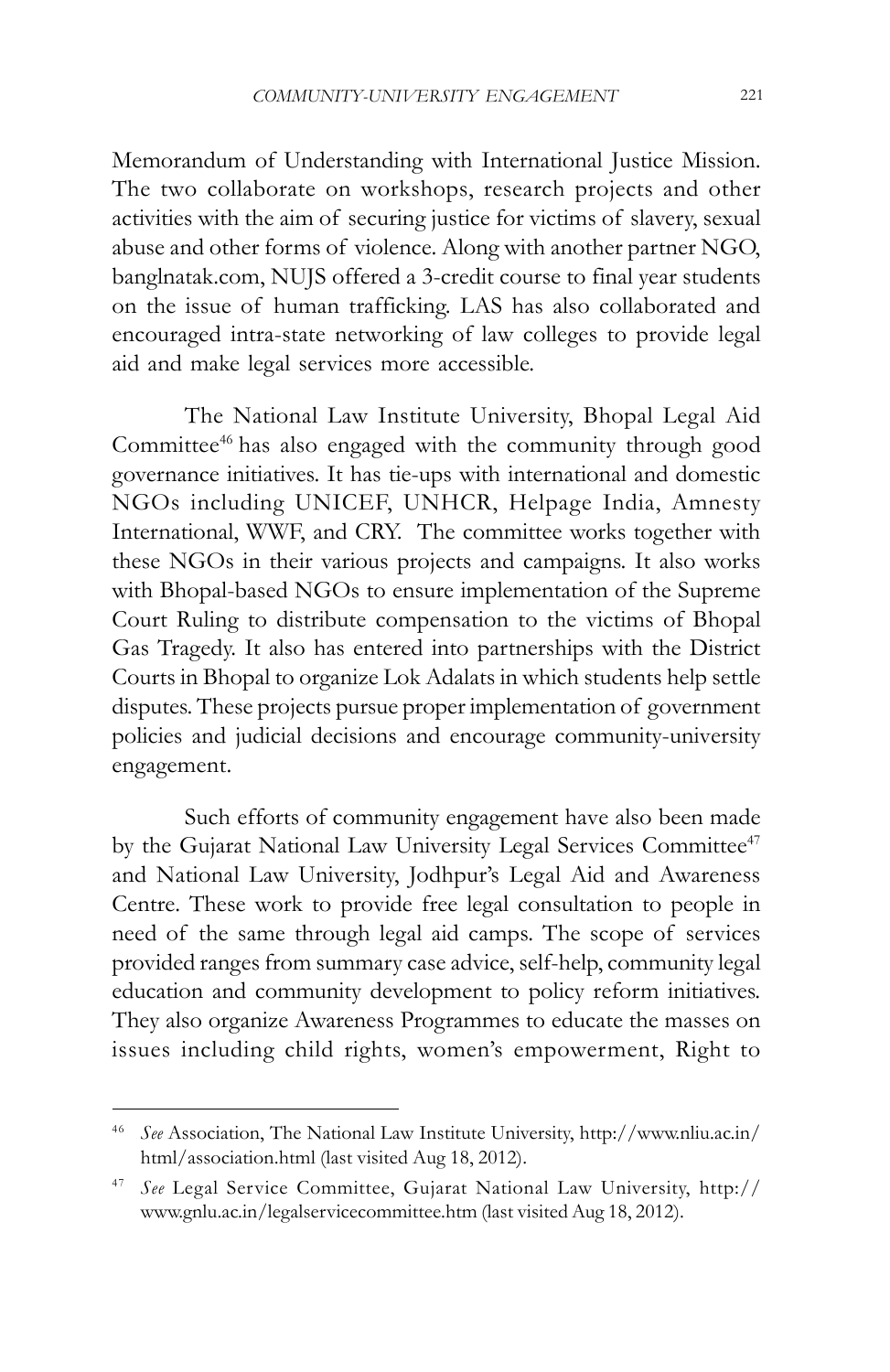Information Act, domestic violence, family law, labour law, consumer protection, and criminal legal issues such as procedure for filing complaints (First Information Reports) and police rights. This is done through audience-friendly media such as conferences, pamphlets, and street plays.

The examples discussed above show a cross-section of sincere efforts made by law schools to provide legal aid, but much more needs to be done. Given the Bar Council of India requirements on all of the 900+ law schools in India and the authorization by NALSA for law students to work with District Legal Services Authorities, there should be much more robust support to communities through legal aid clinics. A study conducted in the states of Jharkhand, Bihar, Orissa, Rajasthan, Chhattisgarh, Uttar Pradesh and Madhya Pradesh shows that only 44.7% of law colleges represented clients. 48 This study also refers to some leading universities that do not have legal aid clinics or have only recently established them.

#### **IV. KNOWLEDGE MOBILIZATION AND RURAL GOVERNANCE WORK**

In the last Part, we featured a sampling of legal aid clinic activities of seven Indian law schools to illustrate what law schools can do to contribute to and learn from communities. In this part, we examine the concept of "knowledge mobilization", a movement promoting collaborative higher educational engagement with communities.

The vision of the knowledge mobilization movement is that communities participate in selecting priorities for research, in the research design, and, after receiving results, in policy reform efforts based on the evidence gathered. By envisioning legal aid clinic work as part of a knowledge mobilization effort, the law school academic community can better focus research on areas of high priority to communities and collaborate with the community on

<sup>48</sup> Government of India, *supra* note 4 (The data was based on a total sample of 38 colleges in the seven states).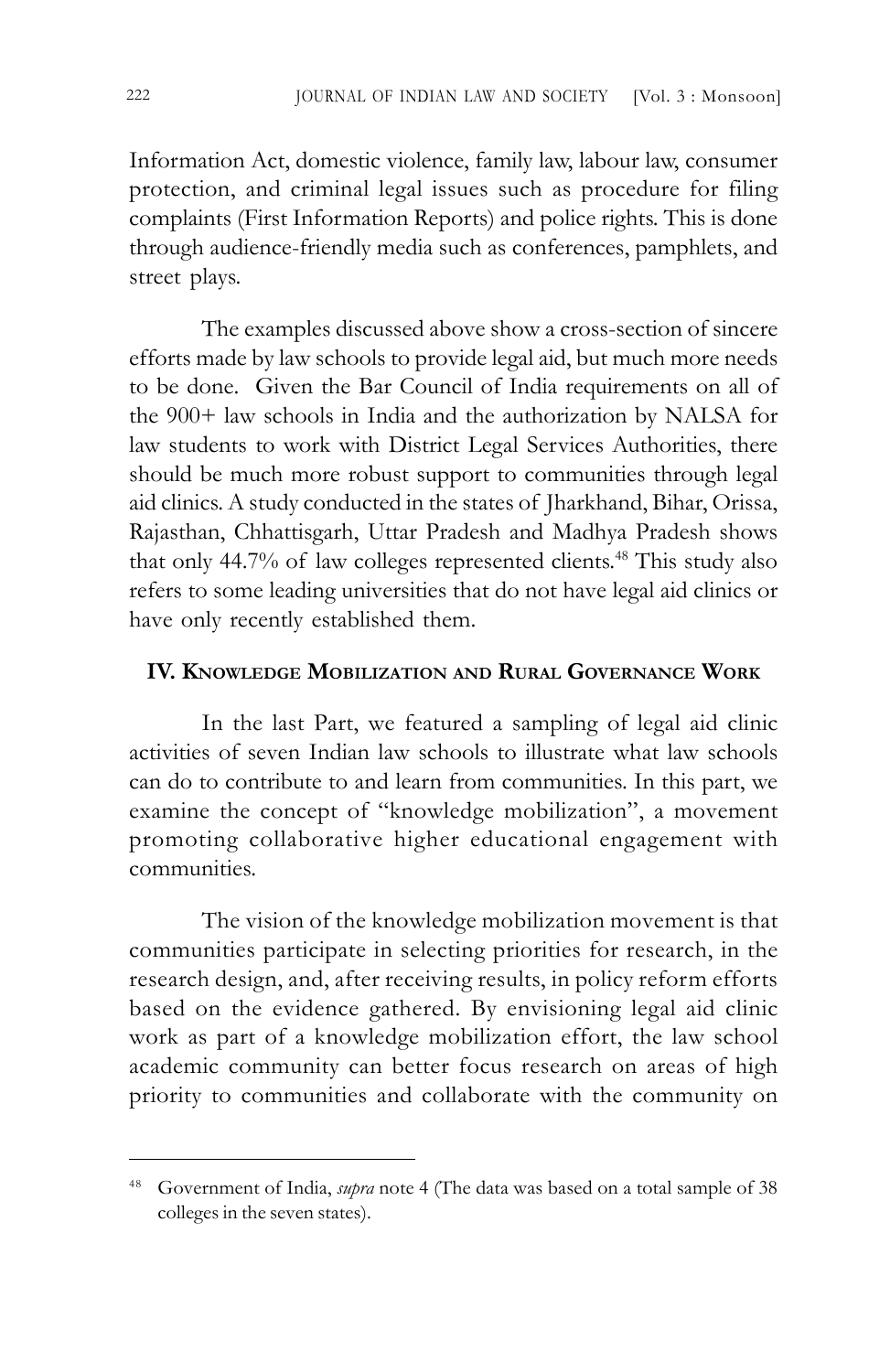recommendations on implementation and policy reform. A team of researchers at York University in Toronto, Canada, coined the term "knowledge mobilization" to refer to community-university research with an action outcome: "the process of connecting academic social sciences and humanities research to non-academic decision-makers so that this research informs decisions about public policy and professional practice."49 In other words, it refers to participatory research that enhances a two-way connection between researchers and research stakeholders so that research and evidence can inform decisions about public policy and professional practice. It uses mechanisms of knowledge transfer, translation and exchange to compile already existing information and generate relevant knowledge.

In India, such collaboration has been referred to as "community-university partnerships". Sonali Mukherjee and Rajesh Tandon explained the roles of such joint collaborations in the development sector:

> *"The role of such an alliance is to bridge the gap between various actors in the development process so that they are able to address the issues of better livelihood approaches, sustainable development and just human rights for the people living in the fringes of the society. The disadvantaged or the oppressed individuals can also have a say in the governance process or assert their citizenship rights, but that is only possible when they have been brought into the fold of a strong civil society. A space needs to be created for differing voices on diverse issues. Equal opportunities and human rights would qualify for a better citizenship. Therefore, the actors in the development initiatives like the Government, Universities and the Civil Society Organizations are increasingly getting involved in joint*

<sup>49</sup> *David Phipps, What is knowledge mobilisation and why does it matter to universities? (Mar 9, 2012),* http://www.guardian.co.uk/higher-education-network/blog/2012/ mar/09/introduction-to-knowledge-mobilisation (contains the first part of his series on knowledge mobilization).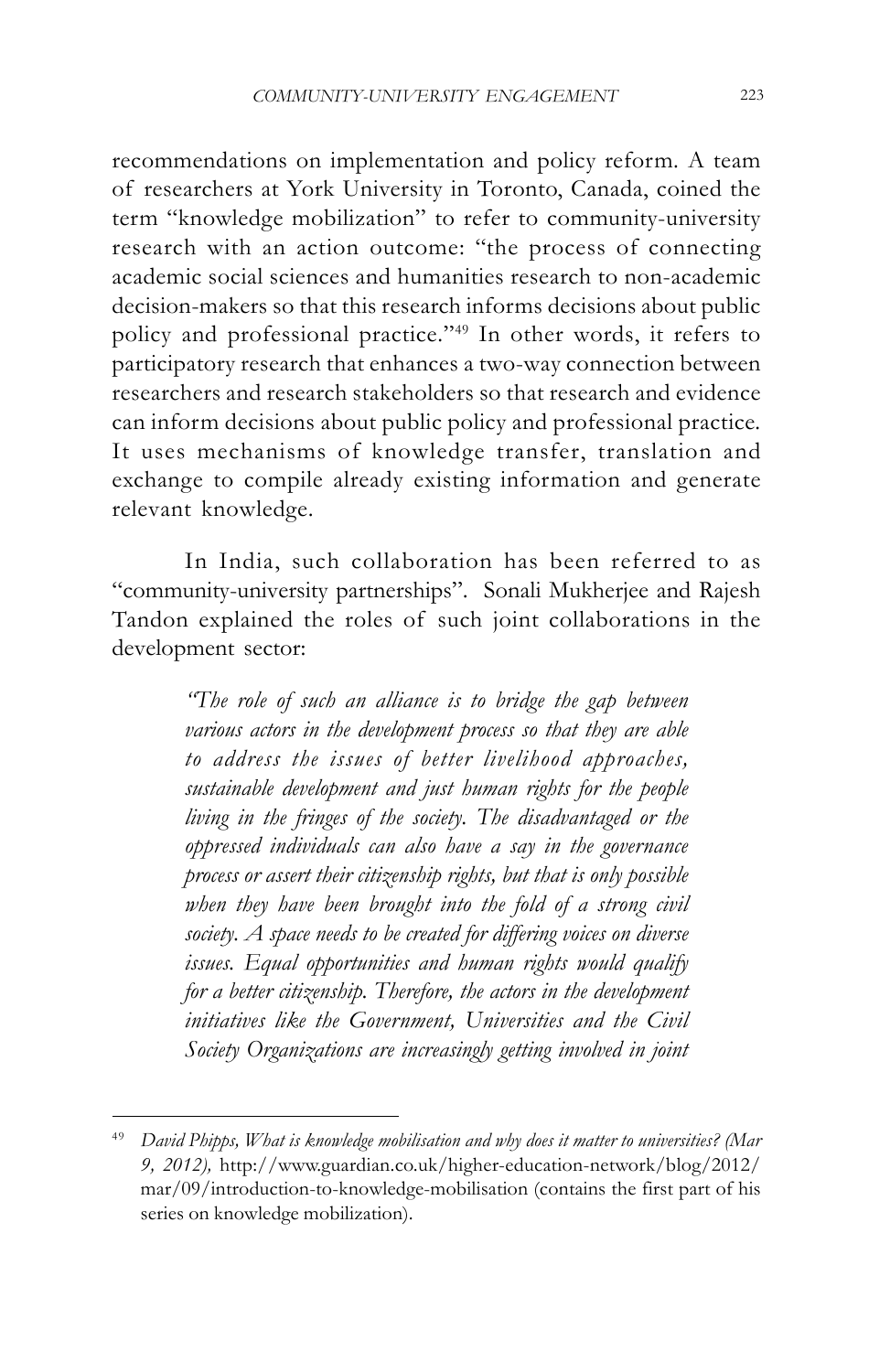*collaborations to enhance the quality and ensure success of the various development schemes."*<sup>50</sup>

The strategy of turning research into action addresses nagging realities of the massive scale of legal aid work in India: poverty is rampant and helping individuals solve individual problems does not change the systemic causes of those problems. Involvement of social science researchers and scientists to document ground realities through monitoring and evaluation of dysfunctional government entitlement programs can create the basis for changes in program implementation and policy reform to better meet community needs. We now turn to examples of collaborative community-university research in India to solve problems of neglected rural areas.

The Society for Participatory Research in Asia (PRIA), a civil society organization located in New Delhi, has worked with the Mountain Development Research Centre in Hemwati Nandan Bahuguna Garhwal University in Srinagar, Uttarakhand, on mountain research and community issues. 51 The university created a mechanism to engage local communities in identifying issues and problems they face in agriculture and rural development so that masters' and doctoral students could identify topics for research from this list; research findings are shared with the local communities regularly.52

Bharat Phool Singh Mahila Vishwavidyalaya, Khanpur Kalan, Haryana, established a Centre for Society-University Interface and Research (CSUIR) in 2011 to provide a "platform to include the local society in overall social growth."<sup>53</sup> It sensitizes students to rural life, sparks interest in learning traditional knowledge and techniques, and

<sup>50</sup> Mukherjee & Tandon, *supra* note 5.

<sup>51</sup> Tandon, *infra* note 62; *see also* Society for Participatory Research in Asia, https:// www.pria.org (last visited Jun 6, 2012).

<sup>52</sup> *Id.*

<sup>53</sup> *Vice Chancellor's Message*, THE SPARK: THE BPS NEWSLETTER 1 (3), 2 (Jan 2010- June 2011).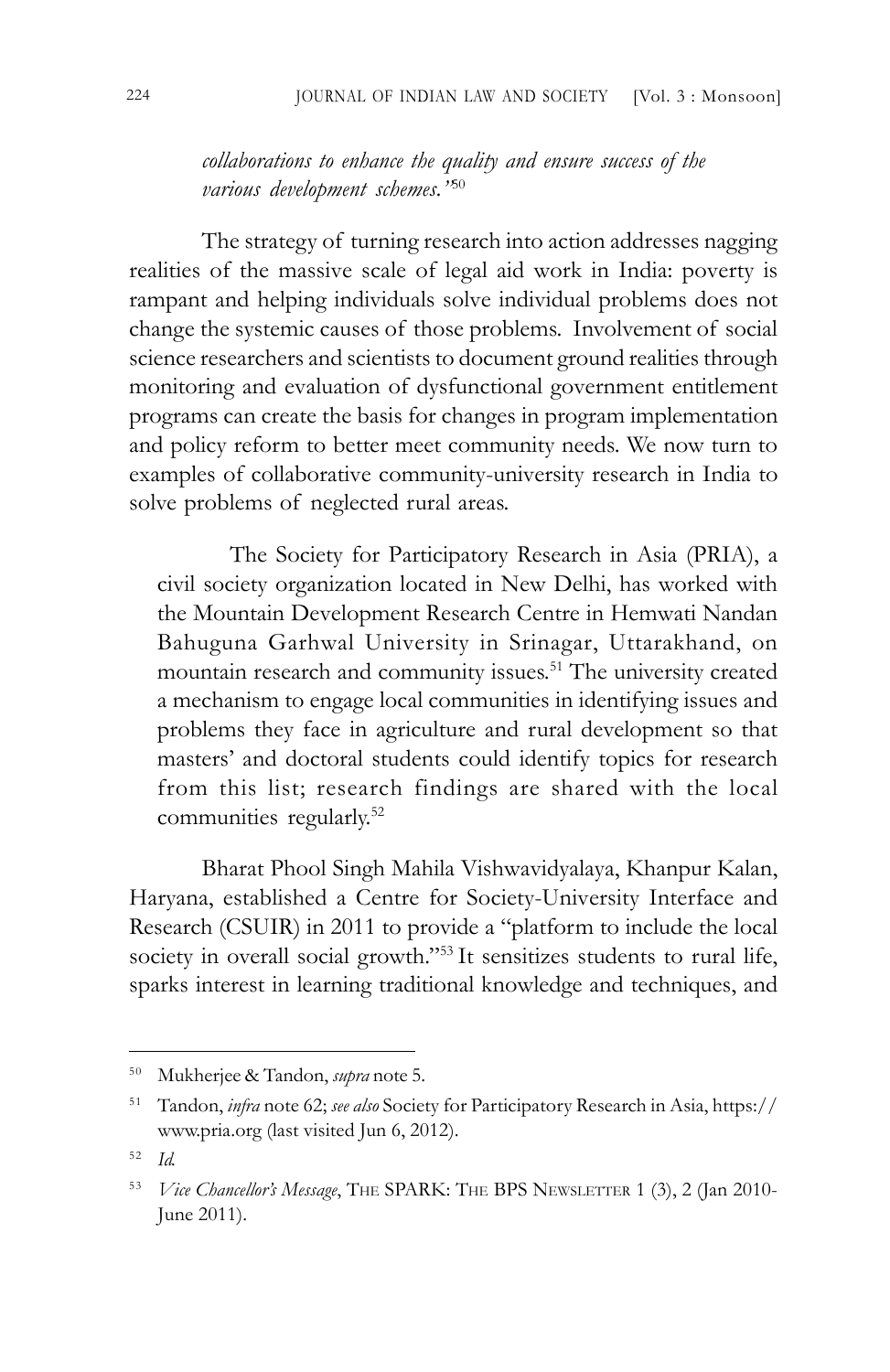motivates students to be socially responsible. Students document traditional knowledge of rural communities through interviews to save knowledge that may otherwise die with the elders. Students see first-hand the conditions in which nearby villagers live and are inspired "to make their life easier, cleaner and more hygienic by developing small technologies for their day-to-day use."<sup>54</sup>

#### A. KNOWLEDGE MOBILIZATION AND LAW SCHOOLS

"Knowledge mobilization" requires several commitments from law schools/universities that are new to many legal aid clinical programmes. First, there has to be time and communications commitments, to establish relationships between researchers, students and communities. The partners then plan together, gather necessary data and anecdotes, and follow up. Clinical activities should be designed to include formal research steps necessary to gather evidence to present to policymakers, as well as to help individuals or communities with discrete problems. This suggests that if law school clinics are to contribute to policy recommendations as well as individual problem resolution, law clinics will need to collaborate with other social scientists.

Law schools have done this through collaborations with regional, national and international NGOs. Illustrations including Jindal Global Law School's collaboration with IRRAD and Navjyoti, NUJS' collaboration with Commonwealth Human Rights Initiative and NLIU Bhopal's with UNICEF, UNHRC and others have already been discussed in the last part. NLSIU, Bangalore works with Munnade, an organization involved in works specifically with women garment factory workers to disseminate information about Labour law issues. 55 It also partners with Each One Teach One, another Bangalore-based organization which replaces formal education with

<sup>&</sup>lt;sup>54</sup> B. S. Malik, *Centre for Society-University Interface Set Up*, THE TRIBUNE (Jul 21, 2011), http://www.tribuneindia.com/2011/20110722/harplus.htm.

<sup>55</sup> Partner Registration, Legal Service Clinic, http://www.nls-lsc.org/ partner\_registration.php (last visited Aug 28, 2012).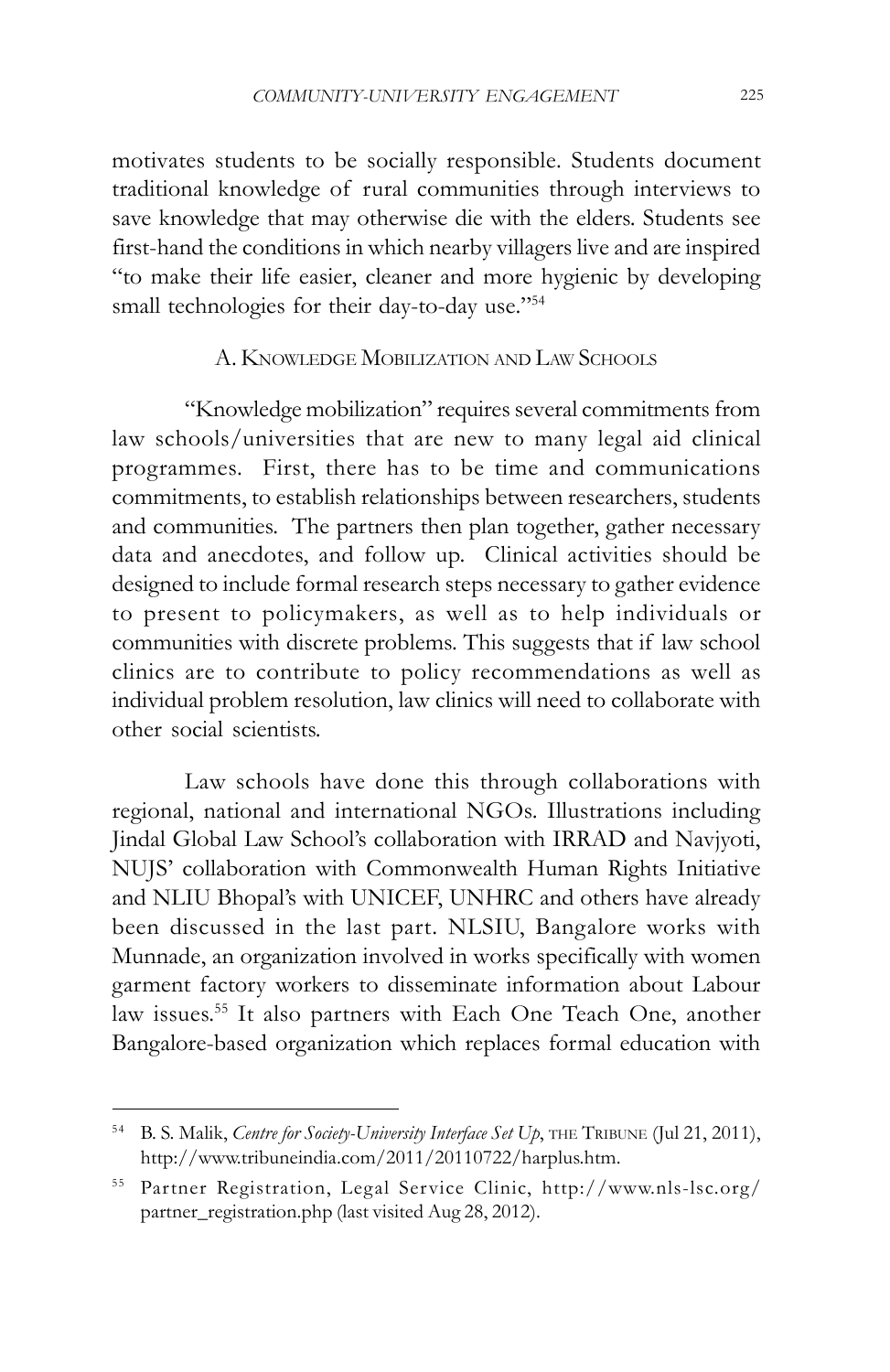innovative interactive sessions at schools catering to children of lower economic backgrounds. 56

Returning to the theme of good governance in rural India, one can see that legal aid clinics are well positioned to connect communities with researchers and policymakers. By voicing concerns of villagers to researchers, law clinic students can attract social scientists and other researchers to document village conditions to provide evidence to policymakers about needs and solutions. The opportunities for research are vast since so many rural communities face serious problems.

Law students must engage with communities to understand how policy impacts people and how government systems function. In a Subcommittee Report on Community Engagement submitted to the Planning Commission, Government of India, the observation was made that "community engagement should not be seen as an 'addition' to learning and teaching, but intrinsic to it. This is essential if education is to be a vehicle for social transformation and attainment of social justice, rather than as means to individual prosperity alone, on the other..."57 Bar Council of India requires that law schools offering a five-year integrated graduation in law to offer social sciences subjects such as sociology, history, political sciences, economics among others58. This is so because it is now well understood that social sciences have an important role to play in law-making and lawinterpreting. The engagement of law and society is gradually becoming an area of major interests to academicians, scholars, policy-makers and social scientists alike. Similarly, the Bar Council of India's Rules of Legal Education require each registered student to intern with an

<sup>56</sup> *Id.*

<sup>&</sup>lt;sup>57</sup> Report of the Subcommittee on Community Engagement to the Planning Commission, Government of India (May 2012).

<sup>58</sup> Rules of Legal Education, Bar Council of India, 2008, cl 6, Schedule I (Bar Council of India while explaining the course structure of different 5-year integrated programmes mentions these subjects for B.A. LLb. The same can also be deduced form the courses offered by all major law schools in India).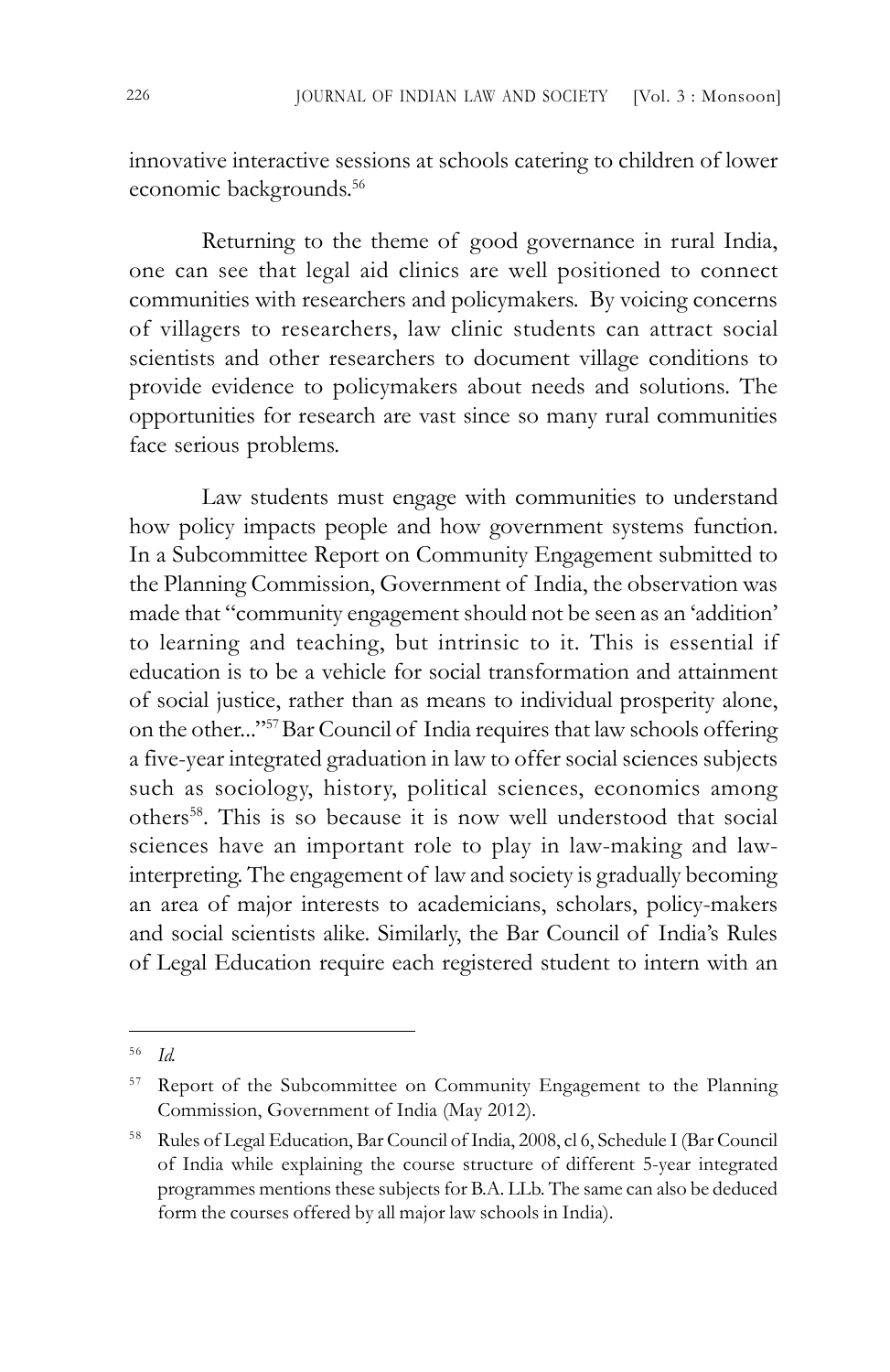NGO and trial and appellate advocates amongst others.<sup>59</sup> By engaging students with communities and with advocates, they encounter practical problems being faced by individual and the community at large, and may be inspired to further address community needs. Also, as noted in Part III, law schools must maintain Legal Aid Cells to retain their Bar Council of India recognition.

These mandates are reflected in both the course structure and the functioning of the legal aid cells of the law schools in India. For instance, the Participatory Law Making (PLM) Project<sup>60</sup> of NLSIU, Bangalore in association with Karnataka State Legal Services Authority engages with the community over policy matters. They prepare simple questionnaires on proposed legislations and other proposed laws to identify the loopholes in the framework and their potential implementation. Feedback is solicited by and from people who are expected to be affected by the law and recommendations based on such research are then sent to the appropriate authorities. Also the Legal Services Clinic of NLSIU, Bangalore organizes regular visits to Ramnagaram, a nearby rural area, to disseminate information about legal issues and to provide legal aid. Other illustrations are the 'Good Governance Now' program of JGLS and the Shadhinota Programme of NUJS discussed in Part III.<sup>61</sup>

These programmes engage with communities at multiple levels, from identification of relevant social and legal issues to evaluating the implementation of laws in the society. Legal awareness campaigns and collaborations with NGOs and other social scientists to produce inter-disciplinary research play an integral role in creation and spread of knowledge. Thus, such initiatives contribute significantly to understanding of law and policy in the societal context. Through these legal services programmes and specially designed course structures, law and society scholarship is also being developed. Law students not only learn ground realities through community engagement, but

<sup>59</sup> *Id*. cl 25, Schedule III.

<sup>60</sup> *See* About Us, *supra* note 41.

<sup>61</sup> *See* IDIA, *supra* note 45; *see also* Association, *supra* note 46.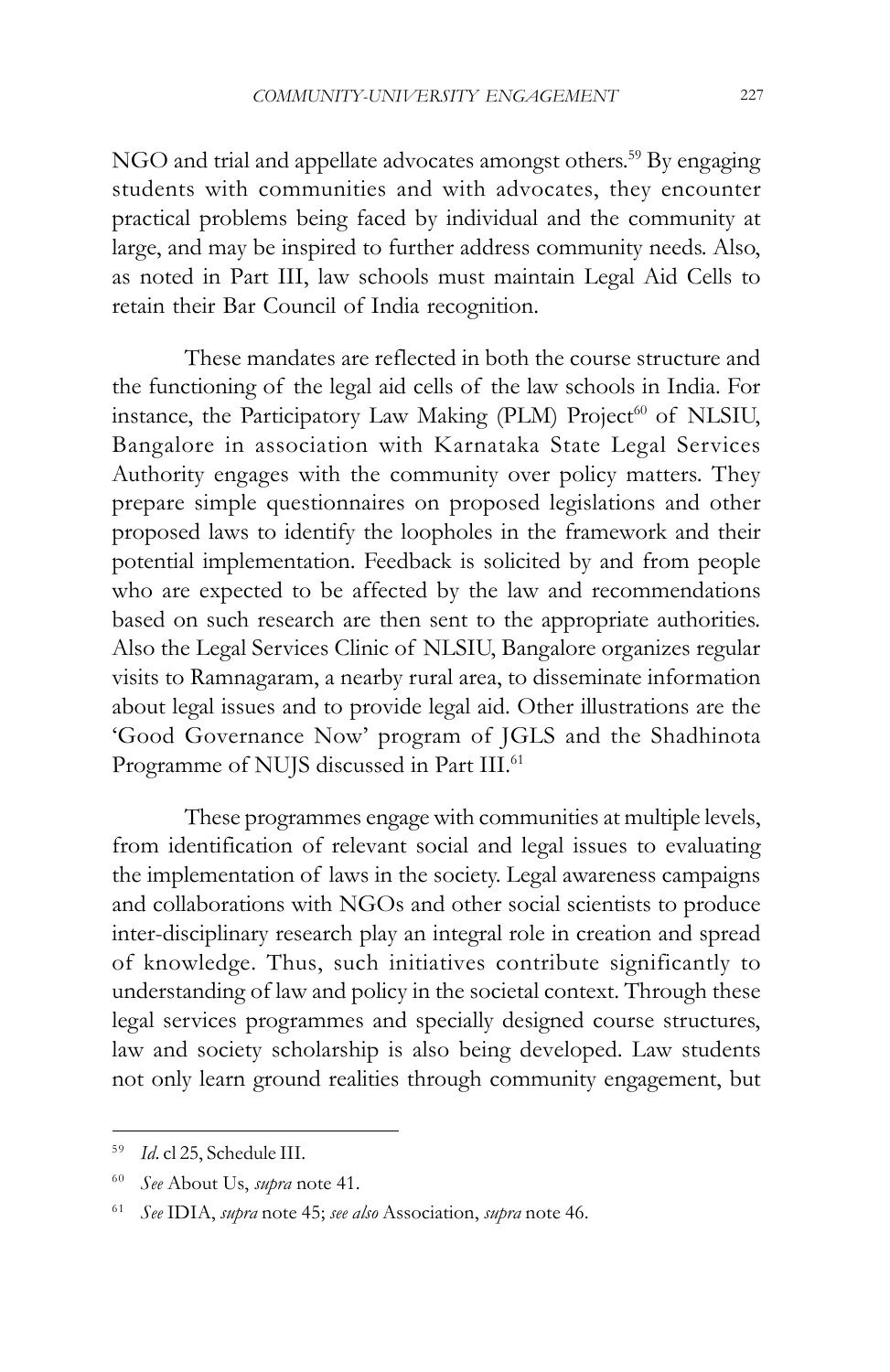also they can contribute to make law-making and legal implementation responsive to people's needs by working together with affected groups

#### **V. CHALLENGES AND RECOMMENDATIONS**

We have seen in selected enabling legislations that universities and law schools have an obligation to contribute to India's development. In view of the massive scale of the development needs in India, law schools should endeavor to contribute in ways that have substantial impact on community development. Engaging with the community is important to inspire law students to work towards justice for the society around them, to apply academic learning to real life, and to include relevant community issues in curricula and research agendas.

The task of providing legal aid to all the people so entitled under the National Legal Services Authorities Act as a matter of right is herculean. It includes not only litigation related services but also legal literacy programmes, client counseling, negotiation with government offices to secure entitlements, and the like. The state legal services authorities are not prepared to provide legal services at the required scale. To scale up provision of legal aid services, the legal community – including the law schools - needs the will to do so supported by approaches and professional research resources to help enforce poverty alleviation programs so that they function properly and to robustly address other legal needs.

The knowledge mobilization paradigm provides Indian law schools and universities a useful framework for meeting both educational and societal needs. When law students and faculty engage with the disadvantaged communities around them, they see the gaps between the written law and ground reality. To aid communities in meeting basic needs, law schools should focus efforts on securing entitlements for community priorities such as water, sanitation, food, health, education and housing. Women's empowerment and other efforts to combat illegal discrimination are other key components of community development. Through research with communities, law schools can both assess the difficulties in actual implementation of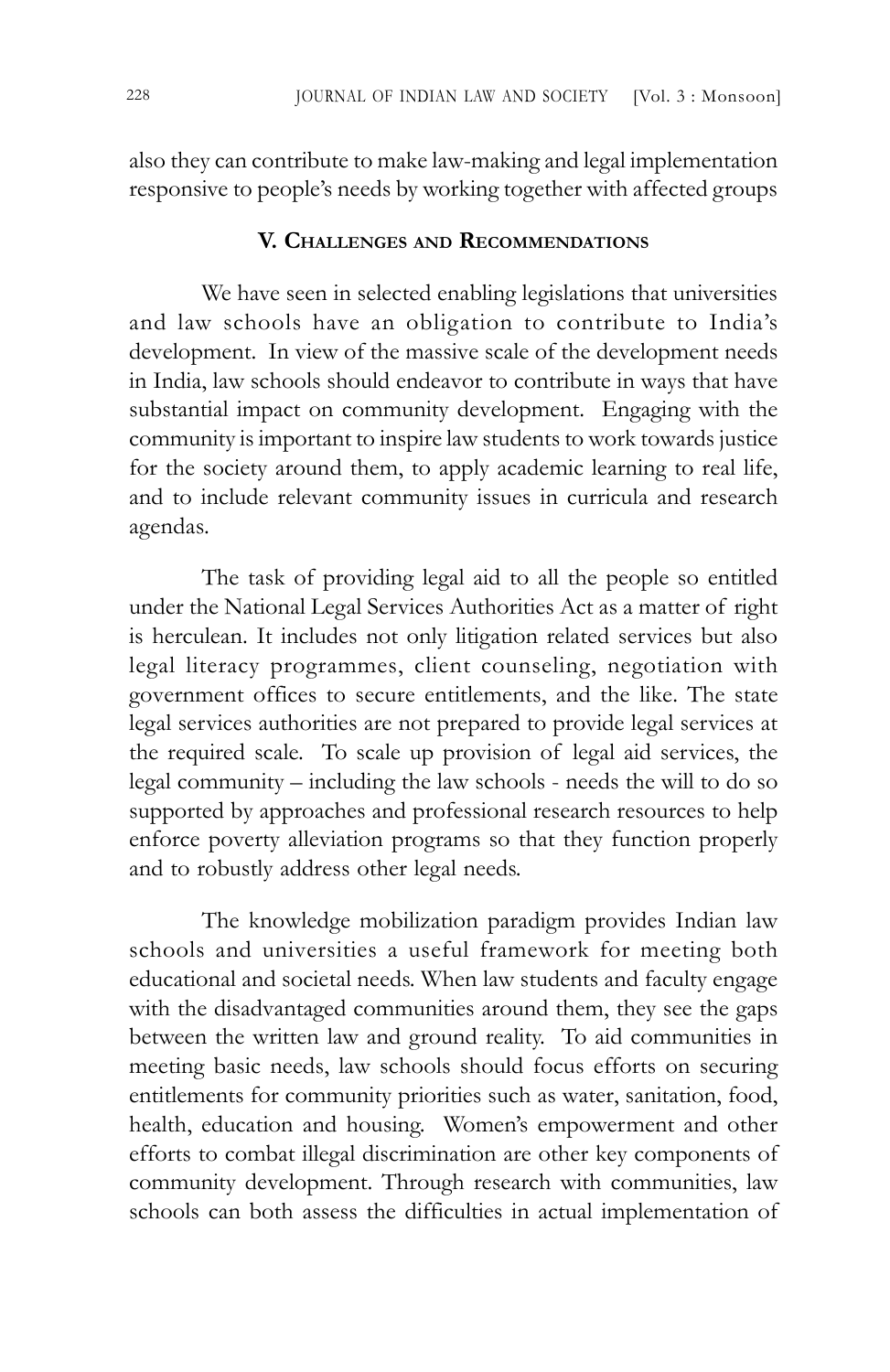laws and also systematically prepare law practice tools to accelerate the provision of competent advice and representation.

In pursuing community-based research, law school academics in India face numerous challenges. Core challenges are the lack of institutionalization of such research, despite its obvious practical value, and the resulting inexperience of faculty in design and conduct of such research.<sup>62</sup> There are currently few incentives for the stakeholdersstudents, faculty and community.

To the extent that legal aid clinics do conduct communitybased research in India, the efforts are sporadic and led by particular individuals, rather than being institutionalized systematically across the country.This lack of institutionalization of community-based research is a common problem globally.<sup>63</sup> To build capacity in community-based research, support and resources are necessary. The faculty needs exposure to models of and skills required for communitybased research, time to undertake it and students motivated to carry it forward. In view of the field work and community rapport required to conduct community-based research, faculty may work in tandem with non-governmental organizations as liaisons.

To achieve the main purpose of community-university engagement to "serve mutually agreed interests of both communities and institutions"64, law schools and universities must ensure that there are incentives for the students, the faculty and the community members. Students should have academic credit for their involvement in legal aid and other research activities. This can be done through modifications in the marking scheme of the existing courses. 65

<sup>62</sup> Rajesh Tandon, *Policy Note on Strengthen Community Engagement of Higher Education Institutions*, Submitted for the first meeting of the Sub-Committee on September 23, 2011 (On file with Authors) (The author highlights the lack of incentives for students, teachers and the community.)

<sup>63</sup> *See generally,* Jie Qi and Ben Levin, *Research Knowledge Mobilization in Education*, http://www.intlalliance.org/fileadmin/user\_upload/documents/ Conference\_2011/4\_IALEI\_2011\_Synthesis\_Report.pdf (last visited Sep 3, 2012).

<sup>64</sup> Tandon, *supra* note 62.

<sup>65</sup> Tandon, *supra* note 62.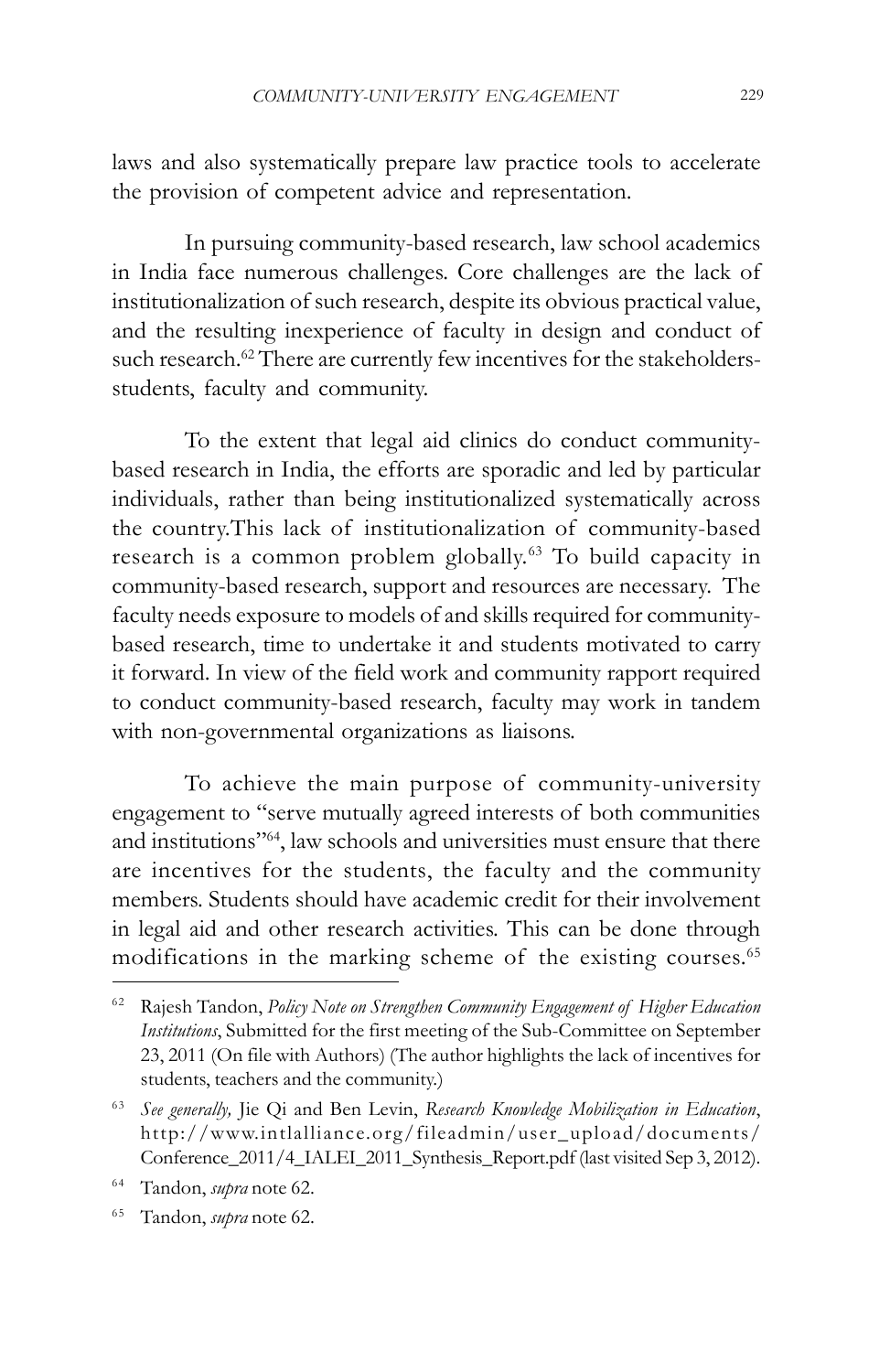Community-based research by faculty should also be recognized as a factor in evaluating performance for the purpose of their salary hike, promotions and awards. This would lead to imbibing of the research culture amongst faculty members and understanding of research as a key element of the role of a teacher. Research should be so structured that communities are participants rather than objects of study. Community members' participation can be ensured by focusing on their priorities and providing information and skills to improve their daily lives. Ultimately, this research builds rapport and a sense of social responsibility among the stakeholders.

Access to the resources essential for carrying out research is another important problem. This problem of access could be tackled if universities "share effective practices of mobilizing research knowledge," i.e., making their research available to other departments and universities for reference and having access to theirs.<sup>66</sup> The Human Resource Development Ministry has also announced the plan of Indian Council of Social Sciences Research (ICSSR) to develop a Social Sciences Knowledge and Research Network (SSKRN), an open source which will publish quality research papers.<sup>67</sup>

To accelerate community-university engagement, funding is required. Initially, pilot project funding can support development of models suitable for replication in law schools and universities across India. In the long term, resources are required to defray the cost of research ranging from transport, materials and surveys for reaching out to the local community in the target area, to scientific sampling and health screenings, statistical analysis and to the end stage of dissemination of research reports. They are required for building

<sup>66</sup> Tandon, *supra* note 62*.*

<sup>67</sup> Aarti Dhar, *Govt. to promote Social Sciences Research* (Feb 6, 2012), http:// www.thehindu.com/news/national/article2866173.ece (last visited Sep 03, 2012) (Some law professors in India are members of international organizations such as the Global Alliance for Justice Education, www.gaje.org, and Namati – Innovations in Legal Empowerment, www.namati.org, both of which share law school clinic resources developed by members and/or are members of the Social Science Research Network, www.ssrn.org).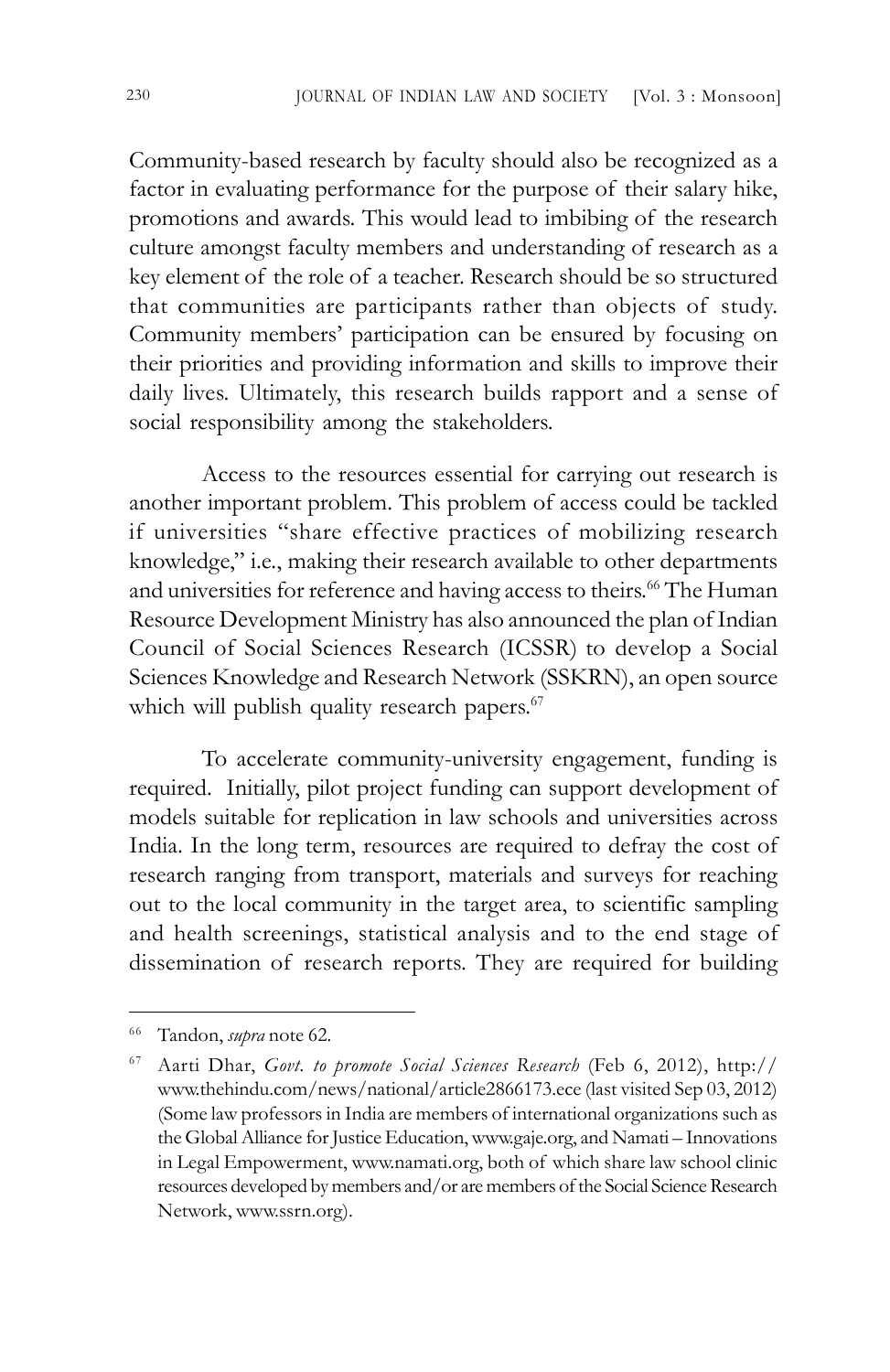appropriate infrastructure, websites and networks for exchange and development of knowledge and practice tools. The problem of lack of funds has been recognized not only by many scholars and research organizations but also in the reports of Sub-Committee on Community Engagement<sup>68</sup> and Committee constituted by the Government of India to Review the Functioning of ICSSR (2011).<sup>69</sup>

For research and creation of knowledge in the sectors addressing the issues of disadvantaged communities, there are several existing resources. First of all, law schools should allocate resources for legal aid clinics since they are required to create such clinics in order to obtain Bar Council of India recognition, as mentioned above. Secondly, NGOs and law schools can compete to conduct state funded research related to implementation of government schemes to alleviate poverty.<sup>70</sup> The Report on ICSSR also contemplated more scholarships, awards<sup>71</sup> and collaborations with Universities Grants Commission and affiliated universities to ensure encourage and attract social scientists and other research scholars.72

<sup>68</sup> *See* Report of the Subcommittee, *supra* note 57.

<sup>69</sup> *See generally*, Committee Report, *Review of the Functioning of ICSSR*, http:// mhrd.gov.in/sites/upload\_files/mhrd/files/Final-Report-ICSSR.pdf (last visited Sep 3, 2012)(The later of the two observes that ICSSR gets grants equal to only 2.3 % of those allotted to Council of Scientific and Industrial Research and 11% of Indian Council of Medical Research. Thus, highlighting the fact that social sciences research has received lesser attention of the government authorities).

<sup>70</sup> *See, e.g*., *An assessment of Convergence of Sarva Shiksha Abhiyan with Select Central and State Government Schemes*, National Resource Centre for Women (May 2012), *available at* http://www.smsfoundation.org/pdf/Assessment%20of%20Convergence %20of%20Sarva%20Shiksha%20Abhiyaan%20with%20Selected%20Central% 20and% 20State%20Government%20Schemes-12th%20Sept,%202012.pdf.

<sup>71</sup> Ten annual Amartya Sen Awards have been announced by the Ministry of Human Resource Development to honour social scientists and their research works. This would act as an incentive for many scholars to invest time and effort in research work in different social sciences.

<sup>72</sup> *See* Report of the Committee Constituted by the Government of India to Review the Functioning of ICSSR (NEW DELHI, Jun 28, 2011), 48-49, http:// mhrd.gov.in/sites/upload\_files/mhrd/files/Final-Report-ICSSR.pdf.